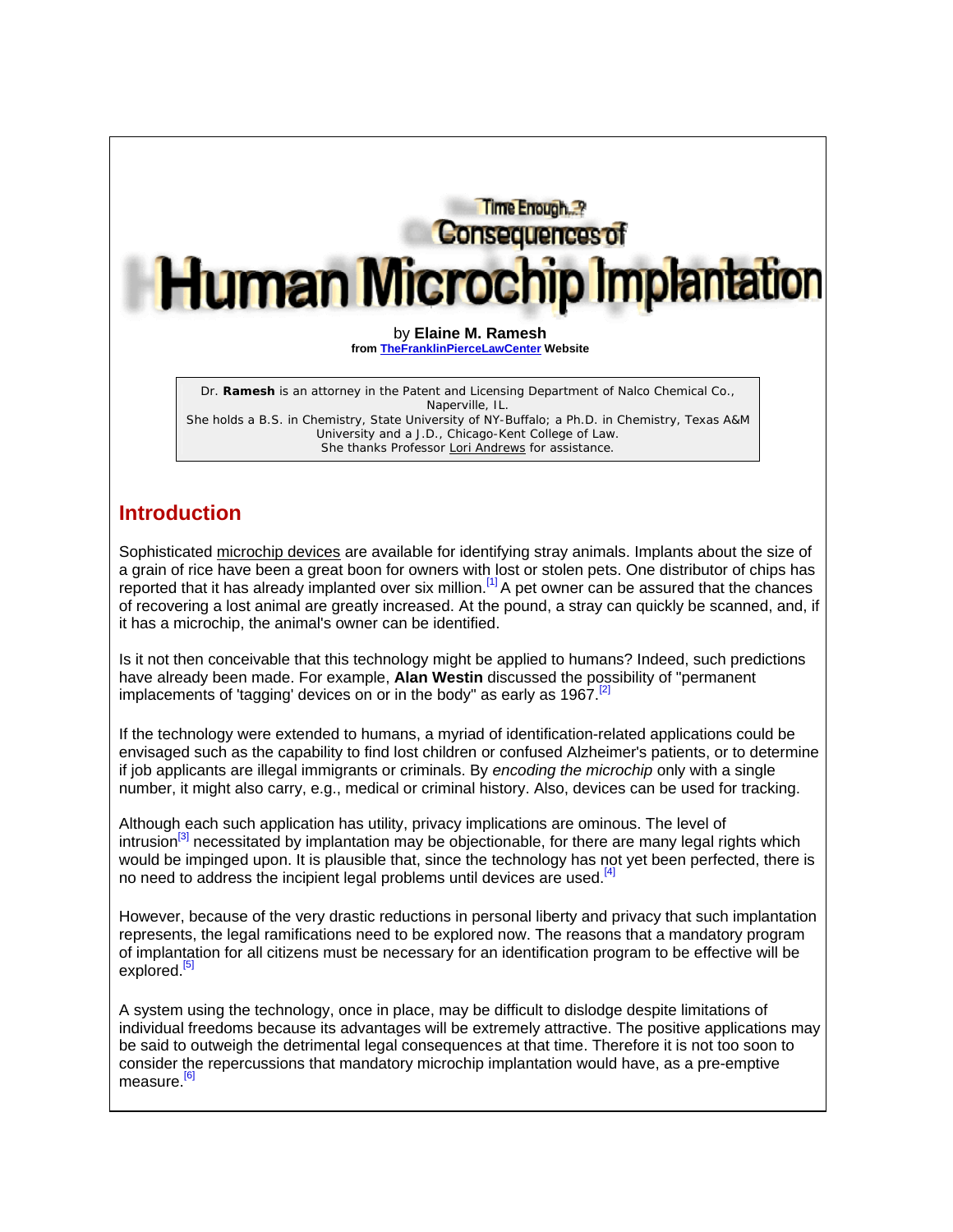The first part will explore the technology and discuss possible applications for microchip implantation into humans. The second will discuss common law, constitutional, and property rights affected by mandatory implantation.

Last, we consider protections that can be effectuated if the technology is used.

# **The Microchip Implant**

## The Animal Model

Microchips are about the size of a grain of rice and coated with biocompatible glass. Upon implantation by syringe, connective tissue should form to prevent migration.<sup>[7]</sup> The procedure is very low-cost and simple.<sup>[8]</sup> All chips are implanted in the same place (between the shoulder blades) so that they will be easy to find and read.

To identify a pet, a scanner passed over the animal reads a twelve character identifier from the implanted transponder microchip and displays it on a screen.<sup>[9]</sup>



The owner's name and address can be obtained from a registry with a toll-free phone call. The current market for these devices includes pet, livestock and laboratory animal industries.<sup>[10]</sup>

Though the technology is quite useful, some problems have already surfaced. The first arises because of a multiplicity of manufacturers.<sup>[11]</sup> Each makes his own scanner to read his particular chips, not those of competitors.<sup>[12]</sup>

The second is that because of their novelty, their longevity is uncertain.

## Emerging Human Technology

There are indications that science is moving inexorably closer to the use of microchips in humans. In fact, some have described human implantation as inevitable.<sup>[13]</sup> For example, a U.S. patent discloses microchips implanted in teeth.<sup>[14]</sup> Carrying information on a microchip for identification has already been developed for use, e.g., on a tag outside the body.<sup>[15]</sup>

Dallas Semiconductor is marketing a *Touch Memory Button* microchip with information to be read by a scanner.<sup>[16]</sup> Potential uses include employee identification.<sup>[17]</sup>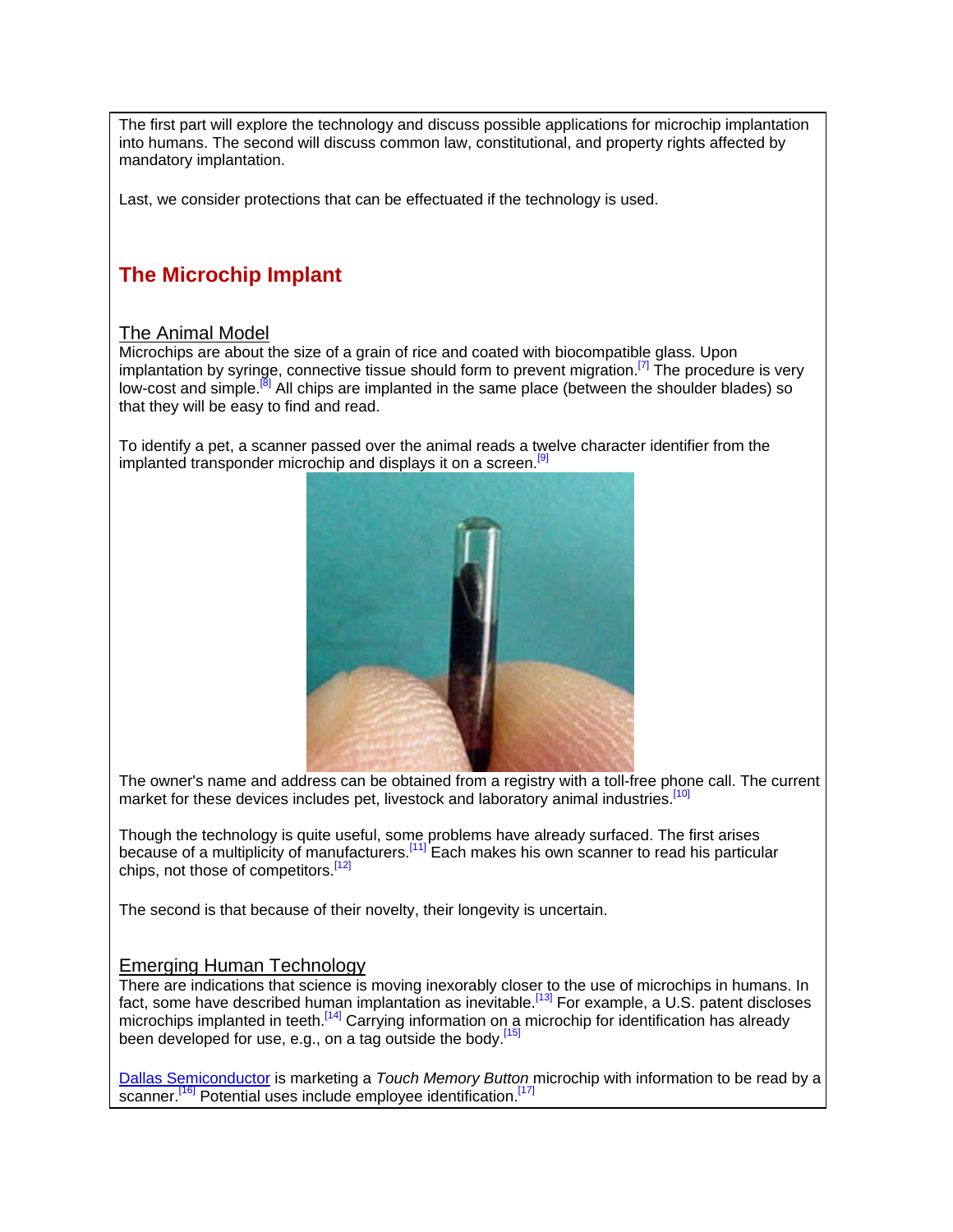Also, *SmartDevice*, a microchip manufactured by a subsidiary of Hughes Aircraft Co.,[18] has been described as follows:[19]

The chip is a passive transponder, without any power source, which has meant it can be kept very small. The information is non volatile and can be activated by low frequency radio waves and so read in a manner not unlike the reading of bar coded items. It... is an application-specific integrated circuit. The code is burned in a [sic] the time of manufacture. It has a non-magnetic, ferrite core and a copper antenna and is encased in biocompatible glass and as it is so small it can pass through the bore of a needle to be inserted.

The *SmartDevice* is being placed within the *Trilucent Adjustable Breast Implant*, by *LipoMatrix,*  Inc.<sup>[20]</sup> to "include device manufacturing data, device performance data and to facilitate periodic information updates regarding device status, adverse event reporting and post-market surveillance." $[21]$  Clinical trials have already begun in Europe<sup>[22]</sup> and are about to begin in the U.S.<sup>[23]</sup>

An investigational device exemption has been granted by the *Food and Drug Administration* (**FDA**).[24] If the device is approved, it would not be difficult to envisage a facile transition to *SmartDevice* or a similar microchip being implanted into humans alone.

In fact, steps in that direction have already been made. According to one source, Hughes Aircraft has submitted a read-write device for carrying a person's medical history for FDA approval.<sup>[25]</sup>

Although the device can be read from only about a foot away, with the addition of a battery, it could be read at greater distances.<sup>[26]</sup>

As mentioned, a patent discloses a microchip applied to the tooth of a human or animal.<sup>[27]</sup> Identification is accomplished by scanning the teeth.<sup>[28]</sup> Thus, an internal, implanted microchip for identification of humans is already a reality.

Also, IBM researchers are reportedly working on *personal area network* technology (**PAN**) to transfer data stored in a human implant.<sup>[29]</sup> Apparently, they are exploiting the salinity of the body to create an electric field, by which data could be read.

In this manner, data could be exchanged between people, or verified by an external mechanical system as a method of securing identification.

# **Proposed Embodiments of the Implantable Microchip**

Microchip devices might have three embodiments: read only, read-write and read-write with tracking capabilities.<sup>[30]</sup>

## 1. Read-Only

The simplest form of the device would have a read-only character, similar to that now used in animals. Even this most basic form would have numerous applications, for example, to identify Alzheimer's patients, children and the unconscious. A broader use would be as a sort of national identification card, based upon the identifying number carried on the microchip.

However, there are objections to the use of any numbering system for nationwide identification. The debate over the legality of national identification cards is not new.[31] A system of national identification would entail a specific number for each person, a means for indicating or recording the number, and a registry. The *Social Security number* (**SSN**) is thought of as such an identifier. Technically it is not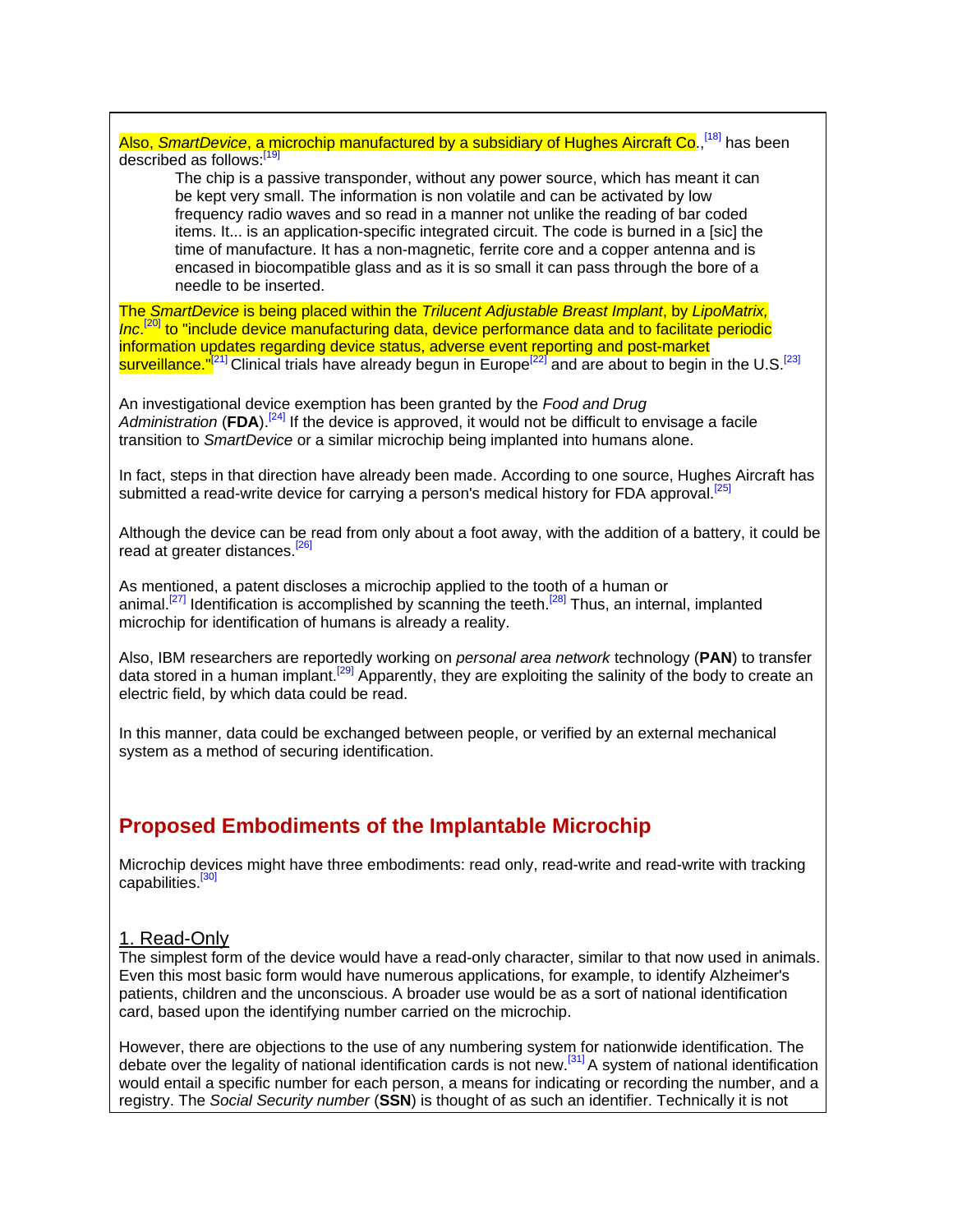because people may have more than one number or more than one person may have the same number.<sup>[32]</sup>

Also, cards issued prior to 1971 were based on information provided by individuals and not independently verified.<sup>[33]</sup> Moreover, the system now in place, which requires underlying documents for verification before a SSN is issued, is also subject to fraud because of "the ease of obtaining fraudulent underlying documents (breeder documents) such as birth certificates and driver's licenses."<sup>[34]</sup>

Thus, the SSN is not entirely suitable for a national identification card.

Alternatives that encode certain physical characteristics numerically may be employed instead. Biometric identifiers are preferable because they contain an inherent validation mechanisms. If the identifier is merely a random number, it only has meaning when connected to an individual. By contrast, a biometric identifier representing a particular human characteristic may be clearly matched to an individual.<sup>[35]</sup>

One possibility is the numerical expression for the unique contours of an individual's iris.<sup>[36]</sup>

Aside from the difficulties involved with the assignment of a reference number for each individual, other concerns came to light when a system for country-wide identification purposes was proposed in Australia.<sup>[37]</sup>Among the problematic issues in the introduction and regulation of a national identification card in Australia were: inaccurate, incomplete, irrelevant or misleading data and unauthorized disclosure of personal data.<sup>[38]</sup>

Concerns that,

"[o]nce the system is established, it will be virtually impossible to resist demands to make it available to a wider and wider range of agencies" were voiced.<sup>[39]</sup>

The most serious overtone, however, was that "requiring each citizen to carry a government number is another step along the path of treating people as a 'national resource', which means government property, whereas the liberal democratic view has always been that the government is the people's 'property'."<sup>[40]</sup>

A system has also been advanced for U.S. worker verification,[41] in part to combat illegal immigration. To that end, President Clinton has asked for a \$1 billion budget for the Immigration and Naturalization Service to control illegal immigration.<sup>[42]</sup>

Approximately \$28M of that money has been allocated for a worker verification system,<sup>[43]</sup> in response to pressures from Congressional representatives for action.

**Barbara Jordan** called for a "simpler more fraud-resistant system for verifying authorization to work" in a speech to the *Senate Immigration Subcommittee* in 1994.[44] California Proposition 187 to decrease services for illegal immigrants has been approved. In conjunction, Governor Wilson has suggested that "all legal California residents carry a tamper-proof identity card."<sup>[45]</sup>

However, opponents have intimated that the use of the system would not solve the problem but would worsen the situation by forcing the undocumented workers "into the underground market and into more dangerous or less secure jobs."[46]

Others have also expressed interest. A Republican proposal includes, "a tamper-resistant Social Security card that would have to be produced when someone applies for a job but at no other time."<sup>[47]</sup>

Still others recommend updating and completing Social Security Administration and Immigration and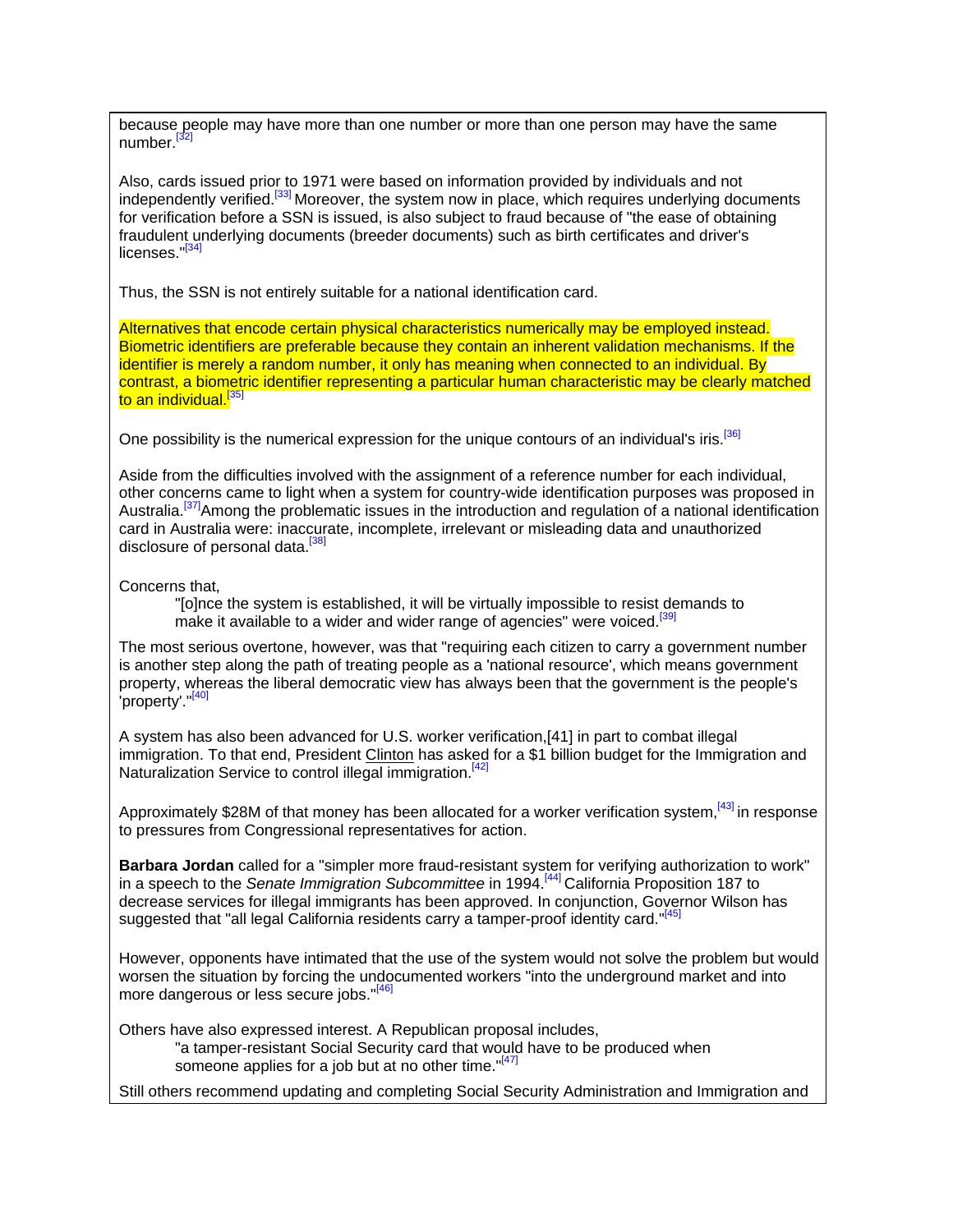Naturalization Service databases.<sup>[48]</sup> These are steps towards creation of a worker verification database.

Problems with the introduction of a national identification card in the U.S. would be similar to those related previously in conjunction with the Australian system. Further problems revolve around the privacy implications connected with the maintenance of a large database or registry to connect the identifier to actual information.  $[49]$ 

When a computer is used to search for all the data on many different databases concerning a person as listed by his identifier (computer-matching), there is an increased risk of intrusion into personal privacy, especially where the information can be obtained by or disseminated to many others. Obviously, the use of a microchip implant would serve the purpose of a tamperresistant<sup>[50]</sup> identification card, but it would also be connected to a computer-based registry to access desired information about an individual.

Thus, the difficulties described above related to computer-matching will also be relevant. It is evident that the issue of what identifier the microchip will be coded with must be addressed before the microchip implant can effectively serve as a national identifier in the U.S.

## 2. Read-write

Another form of the microchip implant could be a read-write device. This type of microchip would be capable of carrying a set of information which could be expanded as necessary. That is so because this type of device allows the storage of variable data, and is programmable at a distance.<sup>[51]</sup>

For example, if the microchip were to carry a person's medical history, as that history evolved the subsequent information could also be added to the microchip without the necessity of removing the implanted chip.<sup>[52]</sup>While the use of such a chip in this capacity might require the encoding of an enormous amount of data, scientists continue to develop chips which are equal to the task.<sup>[53]</sup>

The need for instantaneous access to the medical records of individuals has been expressed by President Clinton as a part of his universal health care coverage plan.<sup>[54]</sup> Therefore, the development of a microchip implant as a read-write device to carry medical information has already begun<sup>[55]</sup>, and already has a potential application.

This however, is not the only purpose that a read-write microchip implant could serve. It could also facilitate and record financial transactions. Many credit card companies are already working to develop Smart Card technology, using chip-based payment products which are projected to reduce both fraud and transaction processing costs.<sup>[56]</sup>



Another example of the interest in a device with read-write capabilities is the Australian proposal for a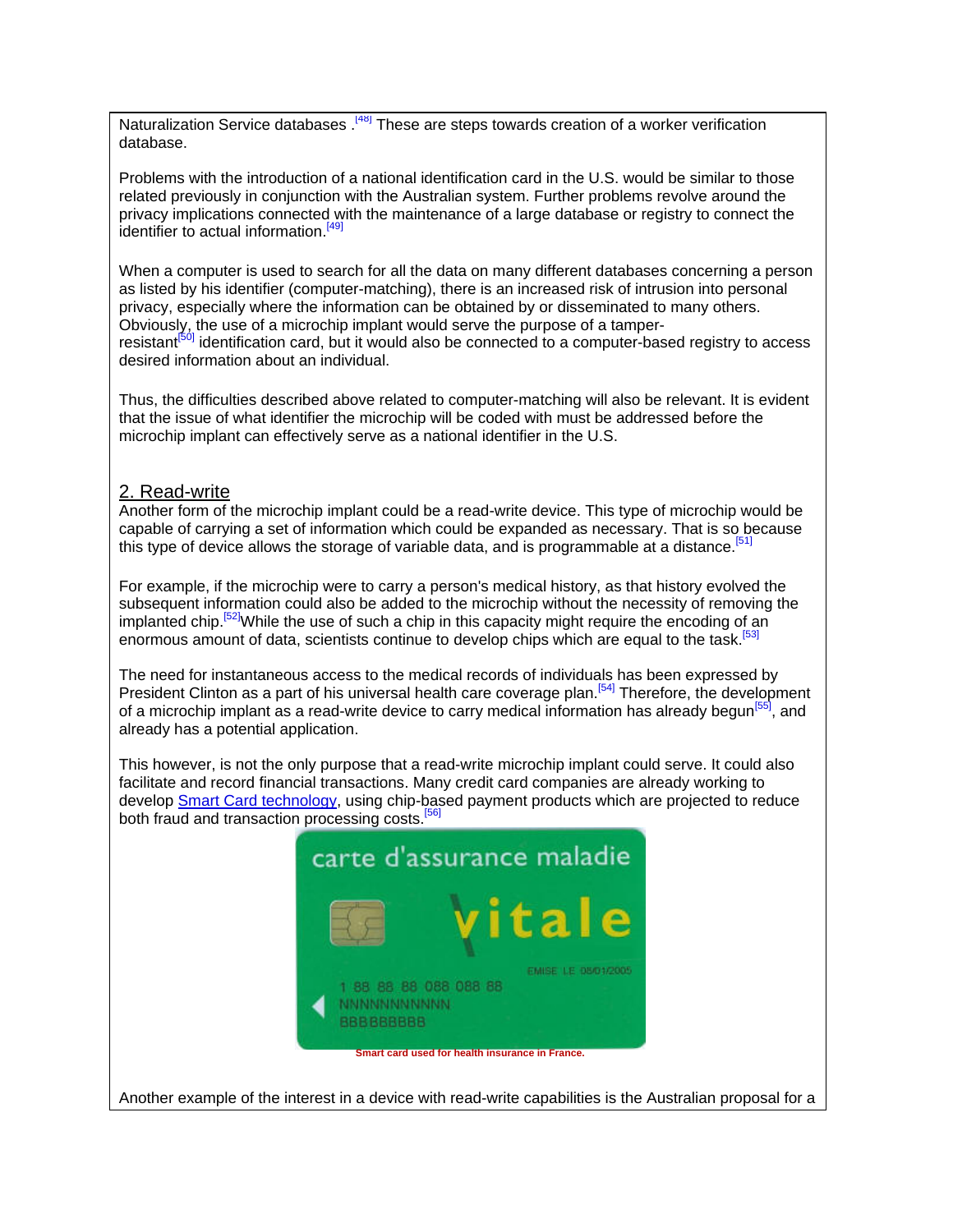national identification card which mandated compulsory production of the card in the following situations: investment, land transactions, deposits at financial institutes, social security benefits, and dealings in futures contracts.<sup>[57]</sup>

It is evident that microchips do have utility for recording financial transactions. Moreover, if the credit card companies employed a microchip implant, instead of the current external *Smart Card* under development, the opportunity for loss or falsification would be even more drastically reduced.

The third important set of information that a read-write microchip could carry would be criminal records. If one were to apply for a job, employers could readily possible criminal convictions. This might be particularly important for sensitive positions such as security guards, bus drivers, or day care workers.<sup>[58]</sup> Additionally, if a police officer made a routine traffic stop, the individual could be quickly "scanned" to see if he had a nefarious background.

Other potential applications could also be envisaged. The use of read-write capabilities of the microchip would enable an airline passenger to fly without purchasing a ticket. Upon sale, the information that the purchase had been made could be imprinted on the chip.

Later at the airport, instead of asking for a ticket, the stewardess would merely scan the individual to insure that they had paid for travel, and were taking the correct flight. This would serve a dual purpose in the case where the chip carried information about criminal records. Subversives, known terrorists or wanted criminals could quickly be identified before their departure and be prevented from boarding.<sup>[5]</sup>

Moreover, another commercial application would be to aid in toll collections. The implantable microchip might replace the traditional coin-operated highway toll system. Instead of paying as one drives through the booth, one would be scanned, and a bill would be posted to the driver's account. Prototypes of electronic toll systems are currently undergoing testing.<sup>[60]</sup>

Because of the multitude of applications, this type of read-write microchip would generate both commercial and governmental interest.

#### 3. Read-write and Tracking

In addition to the read-write capabilities described above, a device can also emit a radio signal which could be tracked. Applications would again be numerous as evidenced by the less advanced technologies already in existence.

An electronic tethering system is used in some jurisdictions as a pre-trial detention monitor.<sup>[61]</sup> An ankle bracelet monitors a subject to ensure that he remains within his home. If the device is removed, or the subject is more than 50 feet from the receiver (telephone) it should transmit a signal to police.<sup>[62]</sup>

If a *microchip implant* had tracking capabilities, it would be superior to the currently available electronic tether because it would not require the telephone as an adjunct. For the tether system to work properly, no one can use the phone for extended periods, and line failure can interrupt monitoring<sup>[63]</sup>

With a microchip implant, constant monitoring would be possible. If each chip emitted a signal of a unique identifying frequency, implanted individuals could be tracked by simply dialing up the correct signal. The implantable microchip could be monitored from the police station, a car or perhaps even a helicopter, in contrast to the current tethering device, which only works if the tagged individual remains close to the monitoring unit in his home.

Because the receiver is mobile, the tagged individual can be tracked anywhere.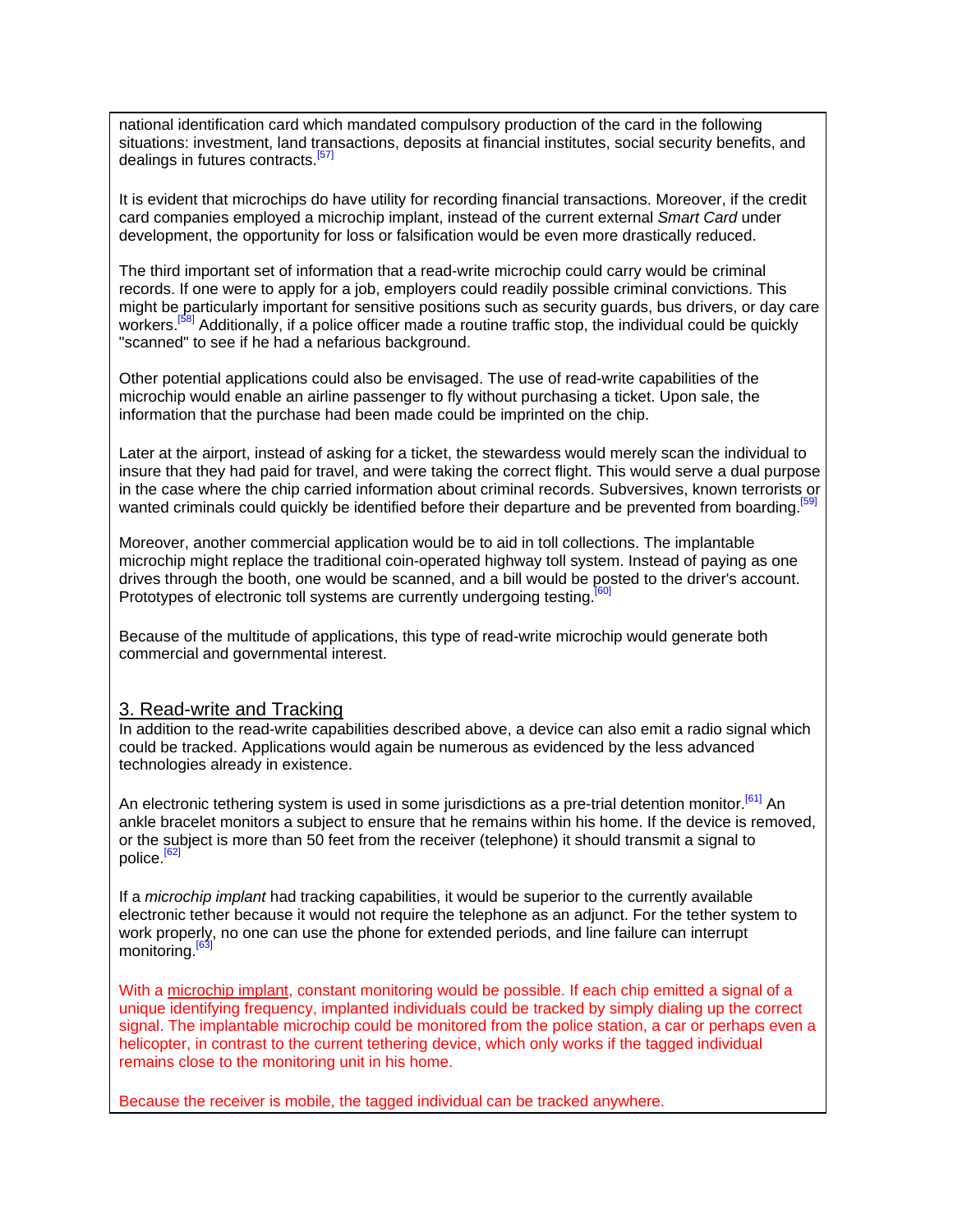

Such devices could also be used to keep a building secure, by providing information as to who is in what portion of a building.

Some analogous devices are now used by biomedical researchers to track animals. Microprocessorbased implantable telemetry systems have been developed which require batteries for power to emit signals.<sup>[64]</sup>However, batteries present problems due to their lifetimes and weight.<sup>[65]</sup>

These problems need to be addressed for implantable microchips to have such capabilities.<sup>[66]</sup>

## Post-Implantation Detection Avoidance

For several uses, such as encoding criminal records, persons implanted would find it undesirable that that information be readily available. As quickly as technology for implantation can spring up, evasive techniques can be developed. For example, one might wear certain clothing to block signals or even have the implant removed.

Equipment might be developed which could be held up to the body to decommission the device.

If only criminals had implants, the result would be that criminals would suddenly appear as law abiding citizens.<sup>[67]</sup> A requirement that everyone be implanted would circumvent such problems.<sup>[68]</sup>

Cloaking would be the most rudimentary method of deception. It would be much more difficult to replace a correct chip with a counterfeit. Strict controls and secrecy of manufacture would be imposed to prevent this.<sup>[69]</sup>Even if the implant carried only work verification or medical information, mandatory implantation is still needed.<sup>[70]</sup>

We will therefore presume that, for microchips to have broad utility, they must be mandatorily implanted. Commercial uses involving consensual implantation,  $[71]$  or voluntary implantation for government record-keeping purposes would be far less effective.

Below, the ramifications of mandatory governmentally-imposed implantation will be viewed from the perspectives of common law, constitutional and property rights.

**Rights Infringed by Microchip Implants**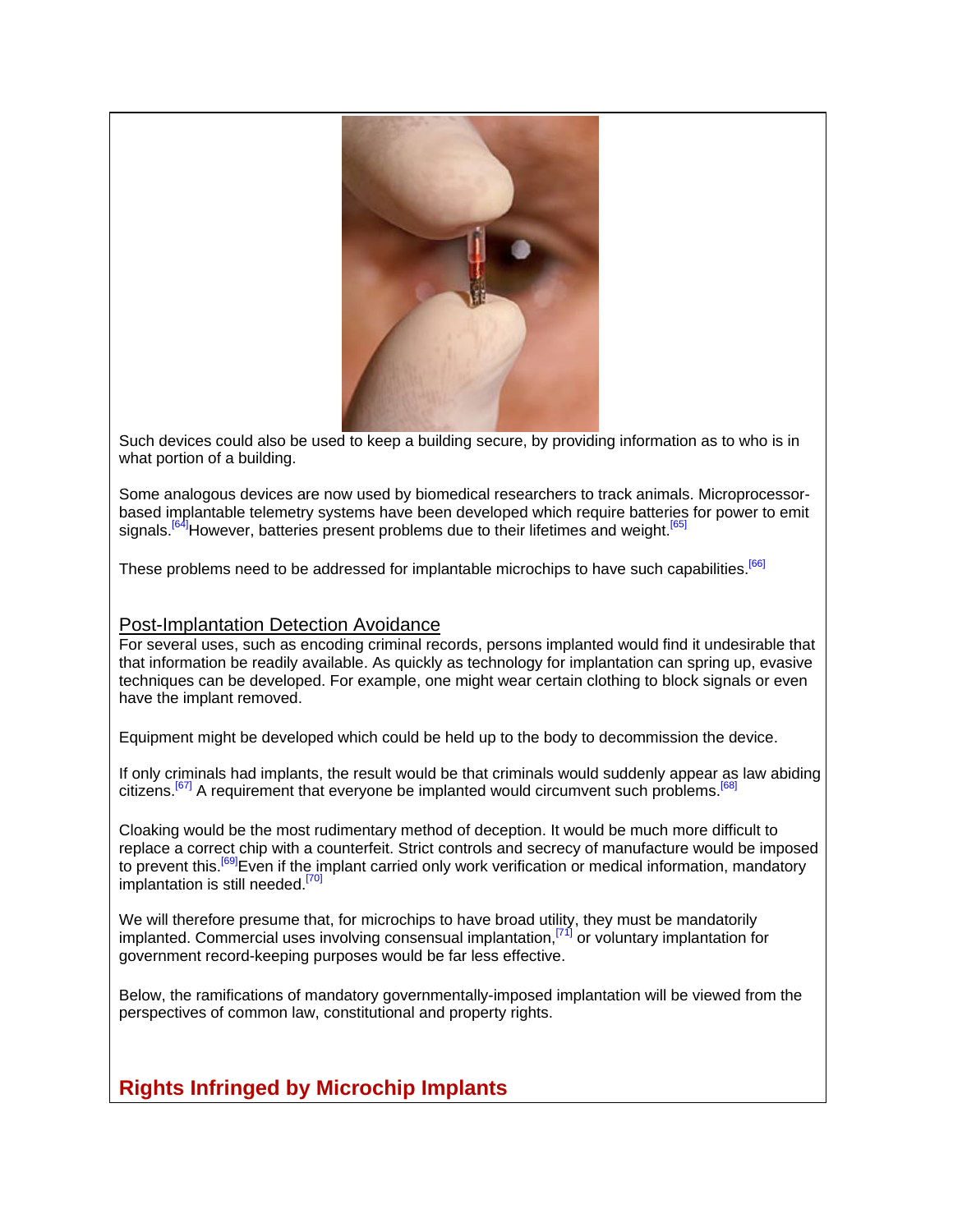# Common Law

The right to privacy may be inferred from the language of the *First*, *Fourth*, *Fifth* and *Ninth Amendments*. It has also been established through common law precedents.[72]

As early as 1891, Justice Gray of the U.S. Supreme Court indicated that,

"[n]o right is held more sacred, or is more carefully guarded, by the common law, than the right of every individual to the possession and control of his own person, free from all restraint or interference of others, unless by clear and unquestionable authority of law."<sup>[73]</sup>

Similar sentiments have been echoed by Justice Cardozo in his famous statement that, "[e]very human being of adult years and sound mind has a right to determine what shall be done with his own body."[74]

The right to privacy defined by Justices Gray and Cardozo is a right to bodily integrity.<sup>[75]</sup>

One manifestation of that right is apparent in cases concerning the terminally ill. These situations involve terminally ill adults who wish, or whose relatives wish, to end their life. In *Satz v. Perlmutter*, a competent terminally ill adult was allowed to decide to terminate life support, based on his rights under the common law doctrine of bodily integrity.<sup>[76]</sup>

However, under the law of some states, a person in a vegetative state must be demonstrated, with clear and convincing evidence, to have earlier expressed a desire to terminate life support under such circumstances before support can be removed.<sup>[77]</sup>

A second manifestation in the common law of the right to bodily integrity is the doctrine of informed consent. Though this doctrine allows a pregnant woman to make informed choices for her life and the life of her fetus, legal disputes have centered around the question of whether or not the mother must submit to a Cesarean section to save the life of her child, even if it is against her will.

An example of the use of the doctrine of informed consent is found in *In Re A.C*., where a pregnant woman with terminal lung cancer was forced by court order to have a Cesarean section.<sup>[78]</sup>

Her difficulty in breathing was damaging to the fetus, and doctors determined that a Cesarean section would give the fetus a greater chance for survival, though she never acquiesced to the surgery. Unfortunately, two hours after the court-ordered C-section the child died; the mother died two days later. The Court of Appeals, in recognizing a right to bodily integrity as illustrated by the right to accept or refuse medical treatment, said that the woman's competent informed decision to not have a Csection should have been honored.<sup>[79]</sup>

The ability to refuse invasive surgery and the ability to hasten death both stem from the concept of bodily integrity.

To determine the legalities of policies affecting a person's bodily integrity, courts often apply a balancing test whereby the weight of the government's regulational objectives must be compared to the weight of the individual's right to bodily integrity.

The court in *In Re A.C.* used this technique for,

"[i]n its analysis, the court balanced A.C.'s interests of privacy and bodily integrity against the state's interest in the potential life of the fetus, by comparing the chances of survival for each."<sup>[80]</sup>

Alternatively, it has been suggested that strict scrutiny is the preferable test to determine whether or not a regulation or requirement impinges upon an individual's right to bodily integrity since the issues involved have such serious consequences.<sup>[81]</sup> Therefore, some have suggested that the most rigorous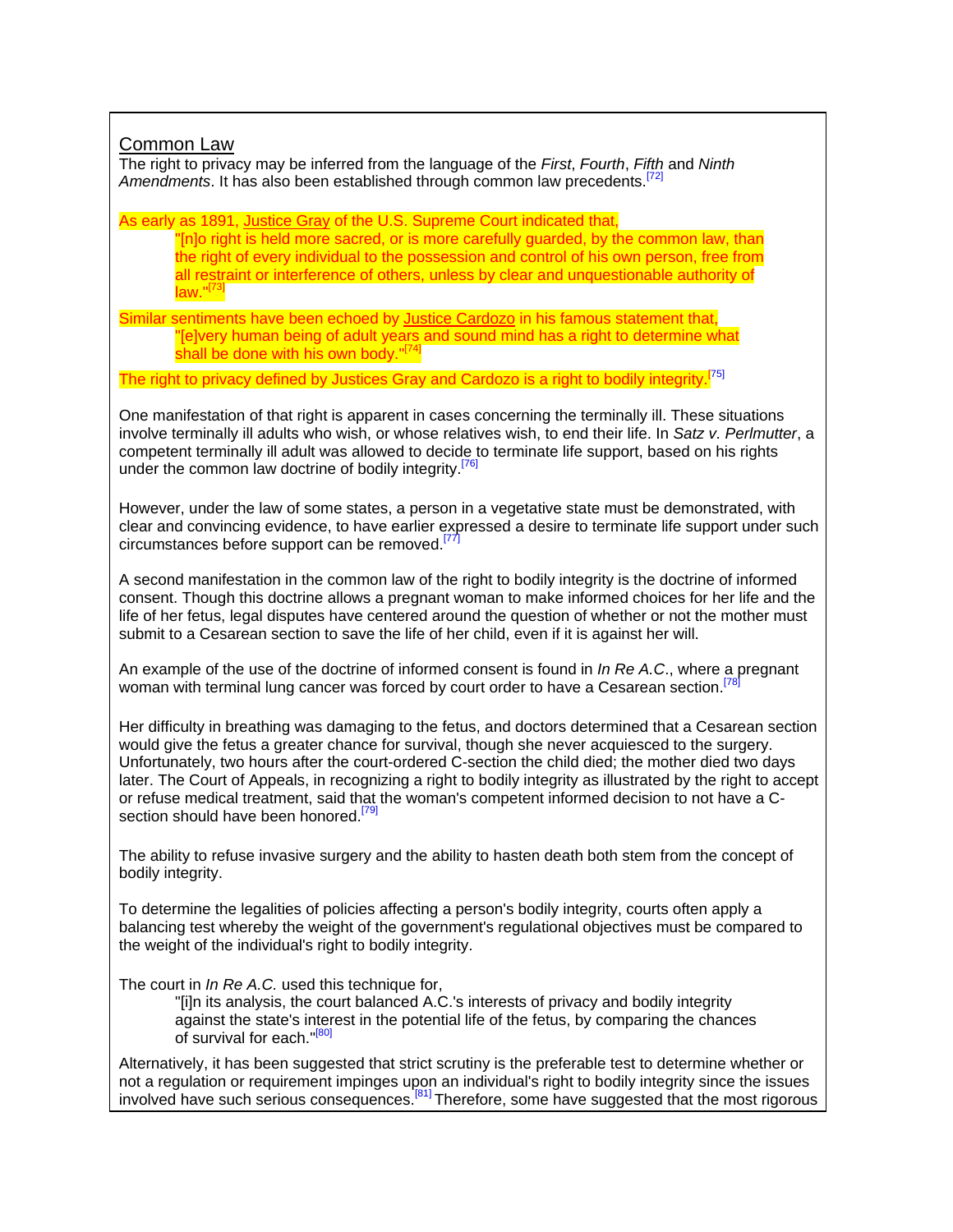of tests, requiring compelling governmental interest and least restrictive means possible, must be applied.

If the government mandated that all Americans be implanted with microchips, it would be compelling an invasive procedure. Insertion through a needle would not be complicated or delicate surgery, but it would nonetheless interfere with bodily integrity. In addition to the invasiveness of the initial surgery for implantation, the continuing presence of the microchip within the individual must also be taken into account. In combination with the surgery, the implant represents a substantial permanent intrusion.

If a balancing analysis was used to determine whether one's rights to bodily integrity were violated, the government would have persuasive reasons for implantation due to the myriad of applications previously described.<sup>[82]</sup> The numerous uses for microchip implants would indicate that a great common good would indeed be served by their use. Moreover, with regard to the degree of invasiveness, this implantation does not require any in-depth surgical procedure, as in the case of a Cesarean section.<sup>[83]</sup>

Yet, intrusion upon individual's rights must also be considered. The element of continuous intrusion elevates the consideration from one of how drastic the surgical procedure is, to a consideration which also includes the long-term, continuous effects. The continuous intrusion could tip the balance against the government's police powers. $\frac{84}{1}$ 

If strict scrutiny analysis were employed, it would be even more readily understood that implantation represented a clear violation of individual rights. Ordinarily, this level of analysis is required only where suspect classes are involved or where fundamental rights are being regulated. Classification of the right to prevent foreign objects from being placed in the body as a fundamental right is plausible, and will trigger a strict scrutiny analysis.

Although the compelling governmental interest might be evident, microchip implantation is not the least restrictive means to achieve objectives. Hence, mandatory implantation would not be legal.<sup>[85]</sup>

Thus, by either mode of analysis, implantation could be precluded because of violation of rights to bodily integrity.

#### **Constitutional Rights**

Devices described above can be said to impinge upon various constitutional rights, depending on the embodiment. Here we focus on the relation of human microchip implantation to the Fourth and the Fifth Amendments.<sup>[86]</sup>

The Fourteenth Amendment will be discussed in conjunction with the impingement upon property rights.

#### Fourth Amendment

The Fourth Amendment protects individuals from *unreasonable searches and seizures*. A type of search which has been frequently tested for potential violation of constitutional rights is the use of electronic surveillance. In that instance, a bifurcated framework has been used to analyze which acts of surveillance constitute illegal searches. This approach considers first the implications of the attachment of the surveillance device and second the implications of continual monitoring once a device is in place.<sup>[87</sup>]

These considerations must also take into account the requirements of probable cause and particularity.<sup>[88]</sup>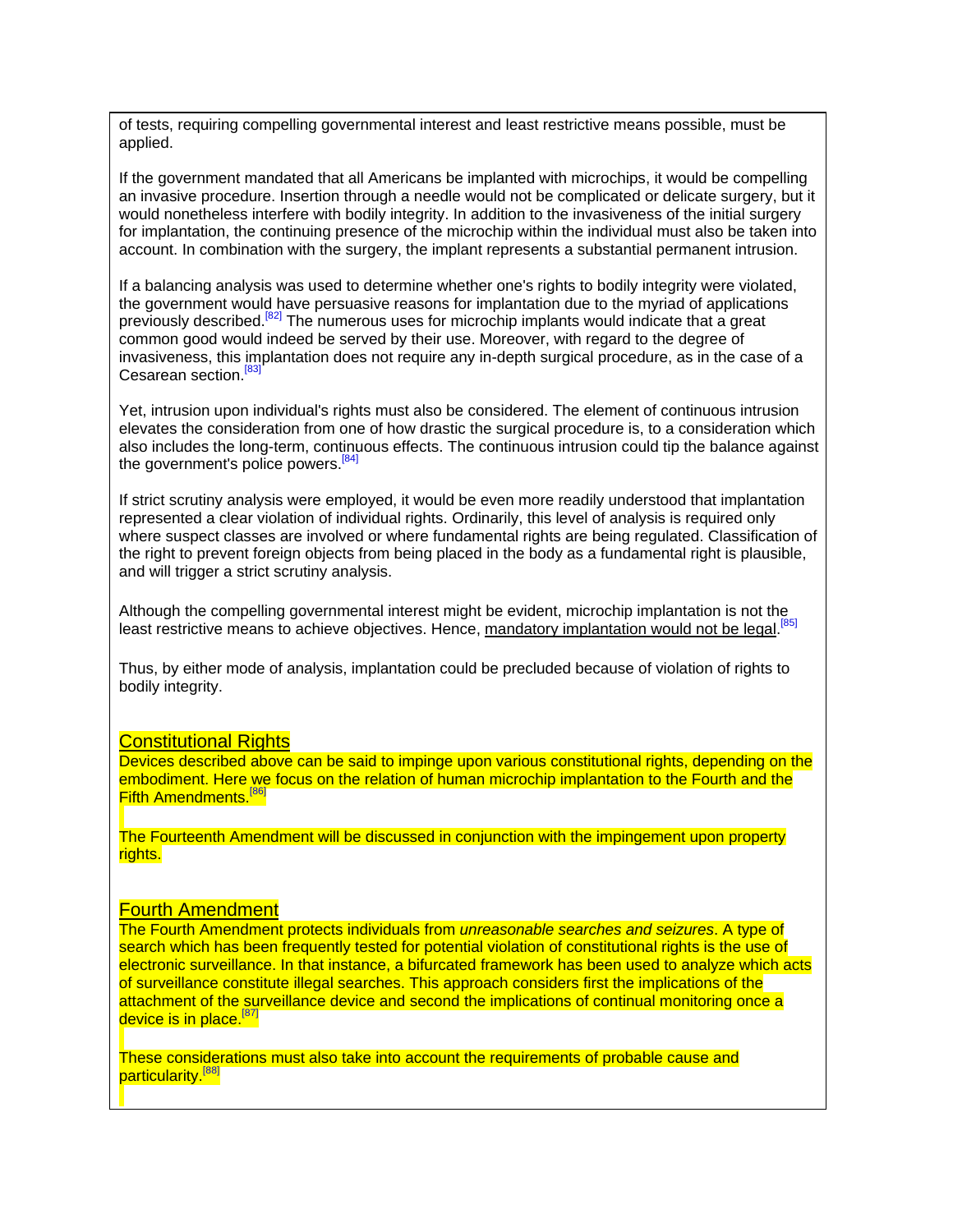There must be a definite reason for suspicion necessitating the search, and the search must also be placed within finite limits. In this section, a search will first be defined, then the method of determination of whether or not a search is constitutional will be explained, and finally the applicability to microchip implantation will be explored.

The courts often examine whether or not the activity under surveillance normally has associated with it a legitimate expectation of privacy in making their determinations as to whether or not a "search" (requiring constitutional protection) took place. This factor may be illustrated by a hypothetical surveillance of an individual walking on the sidewalk.

Privacy often has two aspects:

1. actual expectations

2. their reasonableness<sup>[89]</sup>

Applying these to the hypothetical, just because a pedestrian thinks sidewalk activities are private and precluded from surveillance does not mean that they are. Legally, because of no reasonable expectation of privacy on a sidewalk, observing the pedestrian does not amount to a search for Fourth Amendment purposes.

The same type of question has been asked in litigation over whether or not surveillance of a moving automobile is a search. If a beeper is placed on an automobile for tracking, is it within the realm of public activities and therefore a type of surveillance which is not a search?

Courts have answered that question in the affirmative, terming driving an activity associated with a, "diminished expectation of privacy," not a search because "[a] car has little capacity for escaping public scrutiny."<sup>[90]</sup>

The same reasoning has also been applied to beepers placed on airplanes,<sup>[91]</sup> and the use of infrared devices to examine the heat content emanating from buildings.<sup>[92]</sup>

The generalized concepts relating to the definition of a search have been related to external examples of beepers or wiretapping. However, the Fourth Amendment has also been invoked with reference to internal intrusions upon individuals to obtain evidence which could be used against them. Examples include the withdrawal of blood and bodily searches which require surgical procedures or other means to extract substances from the body.

In *Winston v. Lee*,<sup>[93]</sup> a robber was shot during an escape of the scene of an attempted robbery. Shortly thereafter, a man with a gunshot wound was discovered in the vicinity. To confirm that the suspect was connected with that particular robbery, the police wanted to compel surgery to remove the bullet. Because of the complicated and life-threatening surgery required to remove the bullet, the Supreme Court ruled that the surgery would be an unreasonable search.<sup>[94]</sup>

Alternatively, other decisions have classified these highly intrusive searches as warrantless searches rather than unreasonable ones.<sup>[95]</sup> Thus, it seems that the courts are unwilling to totally relinquish the power to conduct a highly intrusive search, regardless of the conditions involved.

Arguments have also been made that taking blood samples is another example of an internal search which may be said to implicate the Fourth Amendment, where those samples indicate intoxication.<sup>[96]</sup>

The same reasoning has been suggested as a reason to prevent the collection of blood samples from convicted criminals to obtain **DNA** for a genetic data bank.[97] However, these arguments have not been successful against the claim that greater restraints on liberties are required for the convicted.

Once it has been established that a search has indeed taken place, it is thereafter unconstitutional only if a valid warrant was not obtained prior to the search. The warrant is evidence that the proposed search has been examined, and considered not to infringe upon the suspect's rights. The leading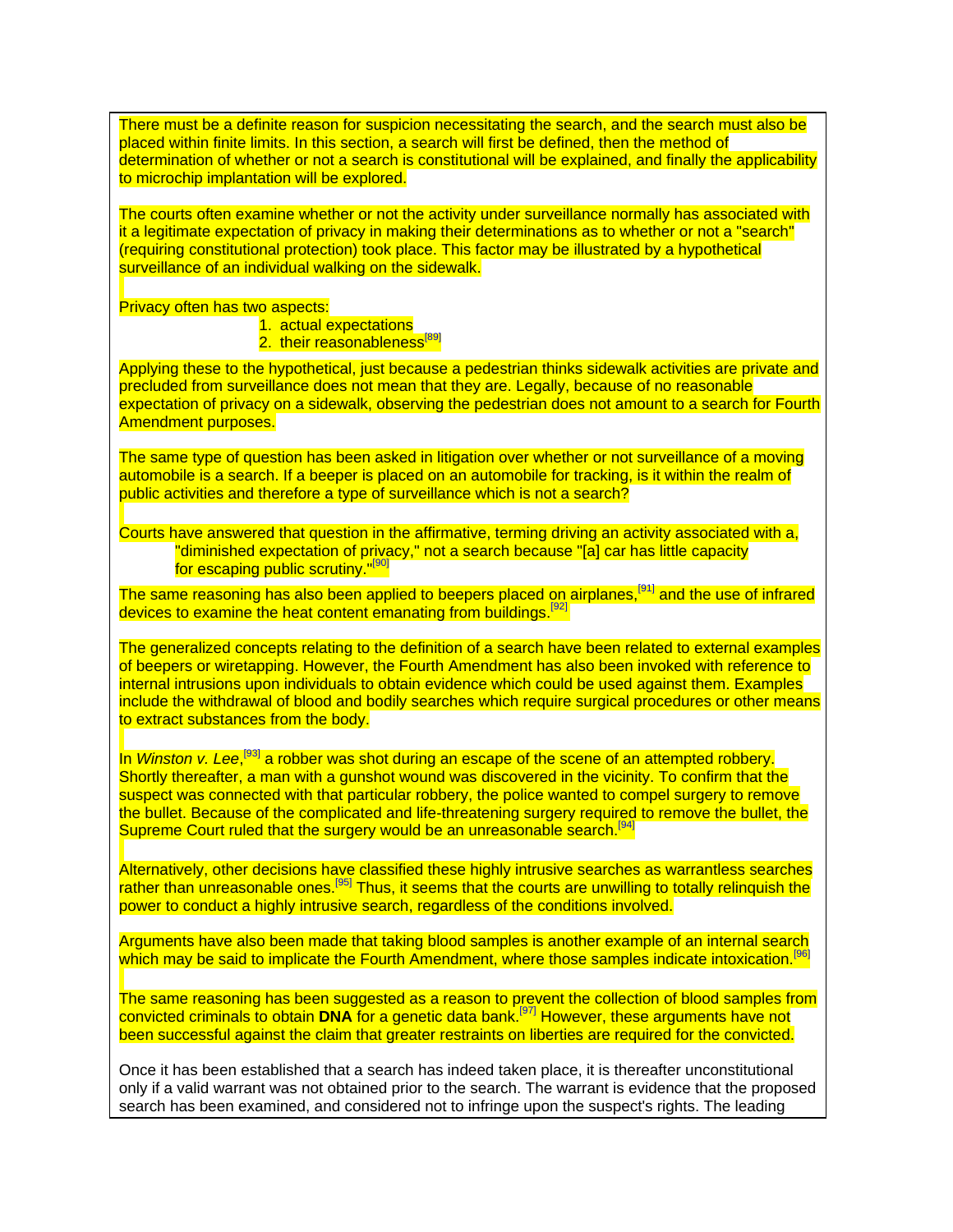case detailing the constitutionality of the search when a warrant is provided is *Katz v. United*  States,<sup>[98]</sup> which examined the constitutionality of wiretap surveillance by the government.

The petitioner had been convicted based on improperly-obtained evidence because the safeguard of first obtaining a search warrant before bugging the phone booth had been ignored.

On appeal the court stated that,

"[i]n the absence of such safeguards, this Court has never sustained a search upon the sole ground that officers reasonably expected to find evidence of a particular crime and voluntarily confined their activities to the least intrusive means consistent with that end."<sup>[99</sup>]

The principles evolved for Fourth Amendment claims can be applied to microchip implants. The clearest application will be to the embodiment of the device that can read-write and track. Still, read only and read-write devices also implicate Fourth Amendment principles because, once installed, either could be scanned by police to obtain information about the individual. Scanning of the microchip would be considered as a search.

The first question to consider is whether or not a search (worthy of Fourth Amendment protection) took place. Thus, scanning or interrogation of the implanted microchip to obtain information from it is the action to be evaluated. The act of implantation itself does not constitute a search.<sup>[100]</sup> Rather, it is subsequent actions relating to the garnering of information from the microchip which are of consequence to the Fourth Amendment analysis.

In the case of any of the embodiments, an individual may have an expectation of privacy as to the information on the microchip. However, it would be more difficult to defend that expectation as a justifiable one, if the microchip carried information of medical records on a read-write device.<sup>[101]</sup>

Because the information is vital for the good of society, there is no reasonable expectation of privacy. Proponents of this theory would argue that such information was available and on record already, and that this technology merely increased the speed with which it could be recovered. If these arguments prevail, there would be no search and no Fourth Amendment protection.

However, one court has found that personal information should be kept private and not readily accessible.<sup>[102]</sup>

In a Doe case, this philosophy was validated for medical information by judges who declared that, "Doe has a right to privacy (or confidentiality) in his HIV status, because his personal medical condition is a matter that he is normally entitled to keep private."<sup>[103</sup>]

Therefore, under Doe, retrieval of information from a microchip read-write device is a search when the information retrievable is of a type that is normally protected.

Monitoring a read-write device with tracking capabilities could be defined as a search if the implanted citizen were law-abiding. Because criminals have lesser privacy rights, tracking in their case wouldn't be termed a search.<sup>[104]</sup>

Once it has been established that a search has occurred, the Fourth Amendment protections insure that the search is only permissible under certain conditions: that a warrant has been issued and that the search is described with particularity. Even if it is a possibility that blanket warrants could be issued, or that a warrant could be easily obtained, it will be difficult to evade the particularity requirement of the Fourth Amendment with reference to microchip implantation. That requirement is to prevent an overbroad search which impinges on an individual's privacy rights.<sup>[105]</sup>

If the embodiment of the device is read only or read-write, the particularity requirement could be satisfied with a warrant. Conversely, if the device was read-write with tracking capabilities, the search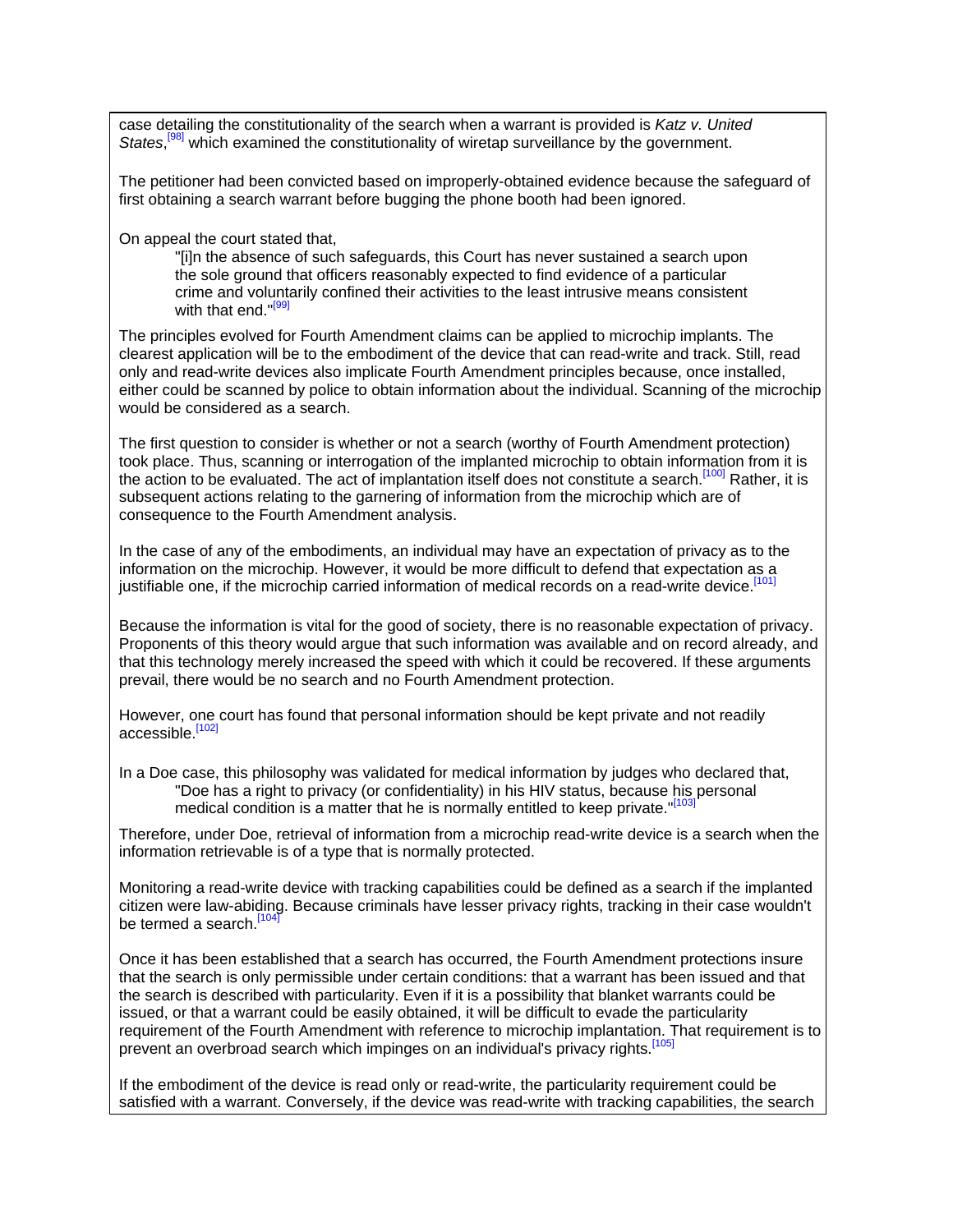would not be defined with particularity, as a person could be monitored at any time, in any place.<sup>[106]</sup>

In summation, in any form, interrogation of the microchip implant can be considered a search under the bifurcated analytical framework. The Fourth Amendment protections to make a search constitutional could conceivably be met by the government when the search involves certain information from read only or read-write devices.

However, if the device is used for tracking purposes, it will fail the particularity test and thus violate the Fourth Amendment on the grounds that a valid warrant has not been issued.

## Fifth Amendment

The Fifth Amendment provides, in part, that no citizen,

"shall be compelled in any criminal case to be a witness against himself."<sup>[107]</sup>

Verbal self-incrimination is commonly understood to be covered by the amendment, [108] but it has also been applied to removal of objects from someone's body.<sup>[109]</sup>

"[A] person is compelled to be a witness against himself not only when he is compelled to testify, but also when... incriminating evidence is forcibly taken from him by a contrivance of modern science" according to a concurrence by Justice Black.<sup>[110]</sup>

Non-verbal communications are not as easily categorized. For example, in a case concerning whether or not blood withdrawn from a suspect could be used to prove intoxication, the court commented that, "[s]ince the blood test evidence, although an incriminating product of compulsion, was neither petitioner's testimony nor evidence relating to some communicative act or writing by the petitioner, it was not inadmissible on privilege grounds."<sup>[111]</sup>

Yet later in the same opinion, Justice Brennan tempered the decision in the following manner: "That we today hold that the Constitution does not forbid the States minor intrusions into an individual's body under stringently limited conditions in no way indicates that it permits more substantial intrusions, or intrusions under other conditions."[112]

Thus, there appears to be some disagreement as to the extent of the reach of the Fifth Amendment's protection as applied to bodily intrusions. However, a common theme in such cases is that the courts examine the difficulty involved in terms of the level of intrusiveness required to obtain the "non-verbal communication," to determine whether it is constitutional.

The Fifth Amendment could be applied to the use of microchip implants in humans because *it could*  be a form of self-incrimination where the device has tracking capabilities.<sup>[113]</sup>

Note that the implantation itself would not be incriminating, but the scanning or tracking of the implant could be. The question which arises is whether or not the act of carrying the implant is selfincrimination. According to decisions which require a communicative act such as speech or writing, the implant would not be an example of self-incrimination worthy of Fifth Amendment protection.

Yet the *carrying of the implant* might properly be categorized as a communicative act because the chip would provide for constant communication of location.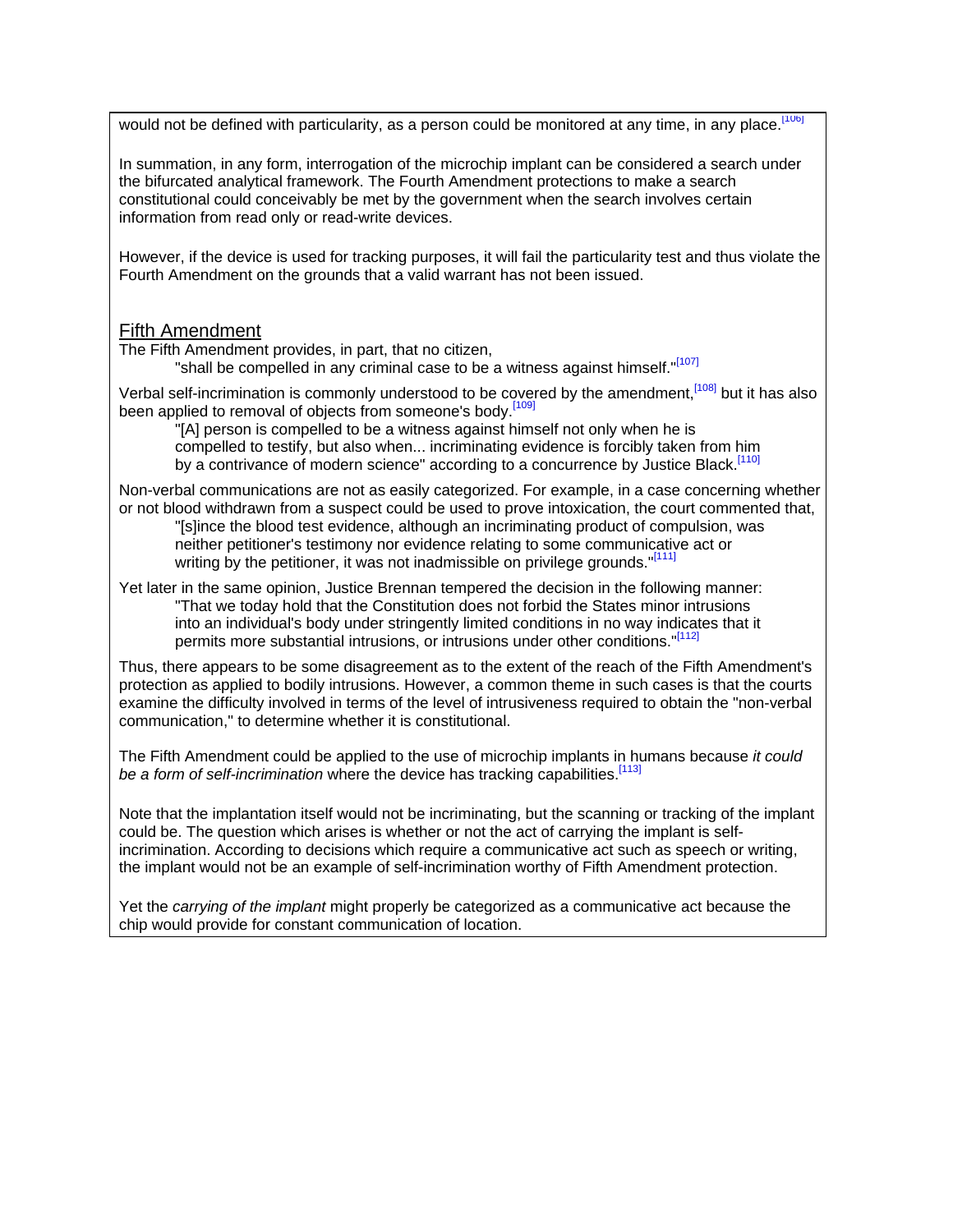

If the government has the ability to determine where someone is at all times, that information could be used as evidence in the commission of certain crimes. It would be analogous to the situation in which a suspect wore a beeper for surveillance 24 hours a day for the rest of his life.<sup>[114]</sup>

In that instance, it might be most properly characterized as self-incrimination and therefore prohibited by the Fifth Amendment. Conversely, if the implantation were consensual, it could hardly be said to represent self-incrimination because of acquiescence.

Moreover, if tracking or scanning of the microchip is considered merely as a non-verbal communication, it may not qualify for Fifth Amendment immunity if constitutionally obtained.

Since the act of scanning or tracking does not involve any life-threatening operation, or serious physical disruption, but rather only the monitoring of an electronic device, it would not be intrusive enough a method to qualify for immunity.

## Property Rights

Property rights are protected from governmental deprivation without due process by the Fifth and Fourteenth Amendments.[115] Here, we focus on the latter. To determine what is protected by the due process clauses, it is necessary to understand what is meant by the term "property." This is constantly refined and expanded by the courts, but basically it refers to a collection of rights held in a particular object.<sup>[116]</sup>

They may be tangible, as in the case of land or possessions, or intangible, as in the case of intellectual property. Property has been defined as "every species of valuable right and interest" which may be protected by the State.<sup>[117]</sup>

Although the concept of one's own body as one's property has not been embraced by the courts, there is some precedent for that expansion. The law does not provide an overtly obvious method of insulation from bodily intrusions such as mandatory microchip implantation, but it is argued that novel situations require novel applications and expansions of existing legal concepts.

Here, the current rationale for and against the definition of the body as property will be examined, followed by current indications that the theory should be generally adopted.

Last, the application of the concept of the body as property to the use of microchip implantation into humans will be explained.

## 1. Rationale

As explained, the concept of the human body as property is not generally accepted. One reason is fear that if the body were property, one could sell oneself or a portion thereof to another for profit. The basic rights in property include the right to transfer it as one wishes.<sup>[118]</sup>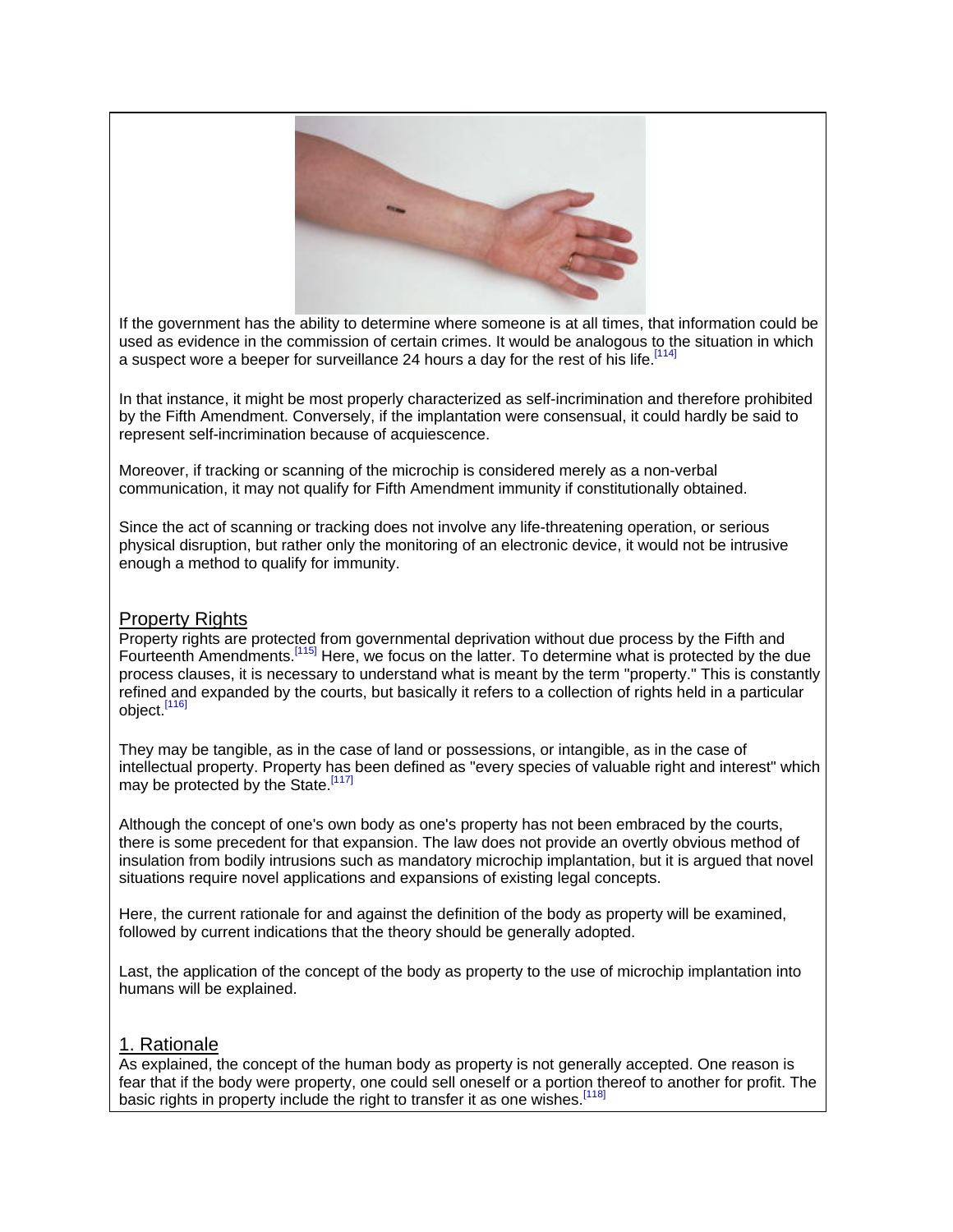However, those fears could be allayed by specific statutes covering and limiting transfers. Even the transfer of land is subject to, e.g., zoning restrictions.[119] Another reason for hesitation to consider the body as property is that it harkens back to slavery.

If the body were recognized as property, it would provide certain advantages. Namely, the Fourteenth Amendment which insures that the individual will not be deprived of property without due process of law could then be invoked against intrusions into an individual's body. It may be argued however, that the individual is already afforded Fourteenth Amendment protection through the liberty aspect of the amendment.<sup>[120]</sup>

Liberty is generally thought to refer to personal rights in conjunction with torts such as battery, assault and false imprisonment.<sup>[121]</sup>

These may be categorized as external events, ones which are not the doing of the individual himself, but rather the acts of another against the self. Conversely, property rights in one's own body would cover the acts of the self concerning the self. Therefore the liberty interest does not strictly apply, and the property interest in the self could result in a right distinct from the liberty interest.

The importance of this feature will be illustrated below.

## Current Indications

Evidence for some situations in which the body has been considered as property, or at least as quasiproperty, can be found in statutes and court decisions. For example, individuals can have limited rights with respect to the corpse of another, referred to as quasi-property rights.<sup>[122]</sup> Surviving spouses often have the ability to determine how to dispose of the dead [123]

Other rights in an individual's body are defined by the Uniform Anatomical Gift Act (UAGA) which determines how and to whom gifts of transplantable organs can be made subsequent to the death of a donor.  $[124]$ 

Since one of the rights attached to property is the ability to alienate it, the introduction of the UAGA serves as evidence that it is permissible to have property rights in one's body.<sup>[125]</sup> though they are statutorily limited.<sup>[126]</sup>

In York v. Jones, a couple had an embryo cryogenically frozen for future use.<sup>[127]</sup> Later, they wished to transfer it from an in-vitro fertilization institute in Virginia to another in California. The Virginia institute refused, citing the Cryopreservation agreement signed by the couple which specified only one of three fates for *cryo-preserved embryos*. Inter-institutional transfer was not one agreed upon. The Yorks' argument, adopted by the court, was that the Cryopreservation Agreement was an admission by the Institute that the Yorks had property rights in addition to contract rights in the embryos.<sup>[128]</sup>

Thus, within the confines of a contract, the court was willing to recognize property rights in an embryo.

In a later dispute over the ownership of frozen embryos, another court was not as willing to go as far.[129] The Davises had seven in-vitro fertilized embryos stored at a clinic for later implantation. Afterwards, in divorce proceedings they disagreed over who should get the embryos. Finding it impossible to call the embryos "persons", and unwilling to call them "property", the court compromised by putting them in an "interim category that entitles them to special respect because of their potential for human life."<sup>[130]</sup>

The rights or duties entailed by the interim category were not further elaborated upon other than to indicate that the interest of the parents was one of ownership (where they had equal weight in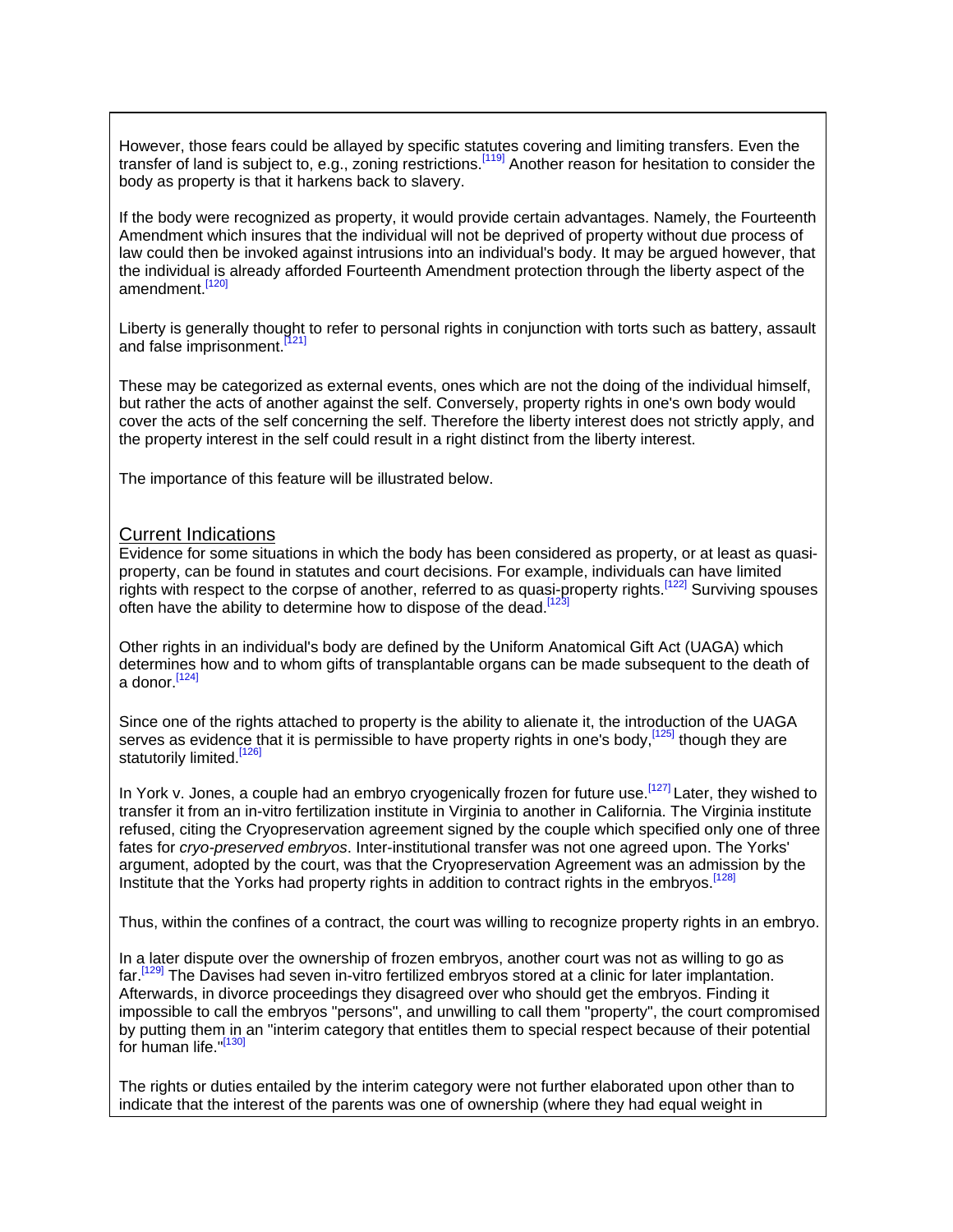determining the fate of the embryos).<sup>[131]</sup> In both York and Davis, the emphasis was on an embryo outside of the human body. Property rights exerted, where granted, are still external to the human body.

In a third example, external rights were also the issue where a man sued to obtain the monetary gain of the use of his cells to create a profitable cell line.<sup>[132]</sup>

In part of his argument, he claimed that he had property rights in the cells removed from him during the course of his treatment. Because he never agreed that his cells could be used by the researchers to develop a new cell line, he claimed that they had converted his property based on the belief that the cells were still his property (because he had not released them) even after they were removed from his body.<sup>[133]</sup>

The argument had been accepted by the lower court, but was not confirmed by the California Supreme Court. Instead, that court sustained the demurrers of the defendants to the cause of action of conversion, citing that the burden that would be placed on researchers to confirm consent before utilization of human body fluids in research would be too great.<sup>[134]</sup>

Here again, the case focused on the ability of one to define products of his body external to himself as his property.

### Applications of Property Law Concepts

Implantation of microchips concerns an internal property interest in the self because placement of the device involves breaking the skin to place a foreign object within the body permanently. It may be likened to the use of an artificial eye or a pace-maker. However, in those cases, the implant is desired. In the case of the microchip, there is only a convenient accounting system and repository for government information.

Thus, new questions such as whether or not property rights can be extended to oneself now arise.

If York could be used as a precedent, it would then be possible to extend the right from a frozen embryo removed from the body, to internal bodily organs. If embryos outside an individual's body are his or her property, why then couldn't the embryos inside the body also be that individual's property? From there the conclusion that anything within an individual's body was the property of that individual, or that the body as a whole is property if its components are, could be reached. York is somewhat different however, because concerns and interests in reproductive freedom enter into disputes over fetuses, embryos and contraception in general.<sup>[135]</sup>

York or Davis or other cases concerning reproductive rights and technologies are therefore not the best models for the microchip, but they are closest in substance.<sup>[136]</sup> Additionally, the very closest legally applicable statutory precedent is the *Uniform Anatomical Gift Act*. Unfortunately, as previously stated, because this Act covers intrusions into self only after death, it is not directly applicable either.

As stated previously, in the absence of close precedent, and in the face of emerging technology, it is sometimes necessary to forge new legal concepts to cover the previously unanticipated developments of science. The use of microchip implants in humans is such an instance, wherein the application of novel legal theories is required, because of the novelty and the direness of the implications for humans. The concept of property should be extended to oneself as concerns internal matters to prevent technology from swallowing up the individual.

One important aspect of property is the owner's right to exclude others from it. It follows that if an individual can be said to have property rights in himself, he can exclude others from invading his body which he controls as his property. Thereafter, if it is recognized that the individual has that right to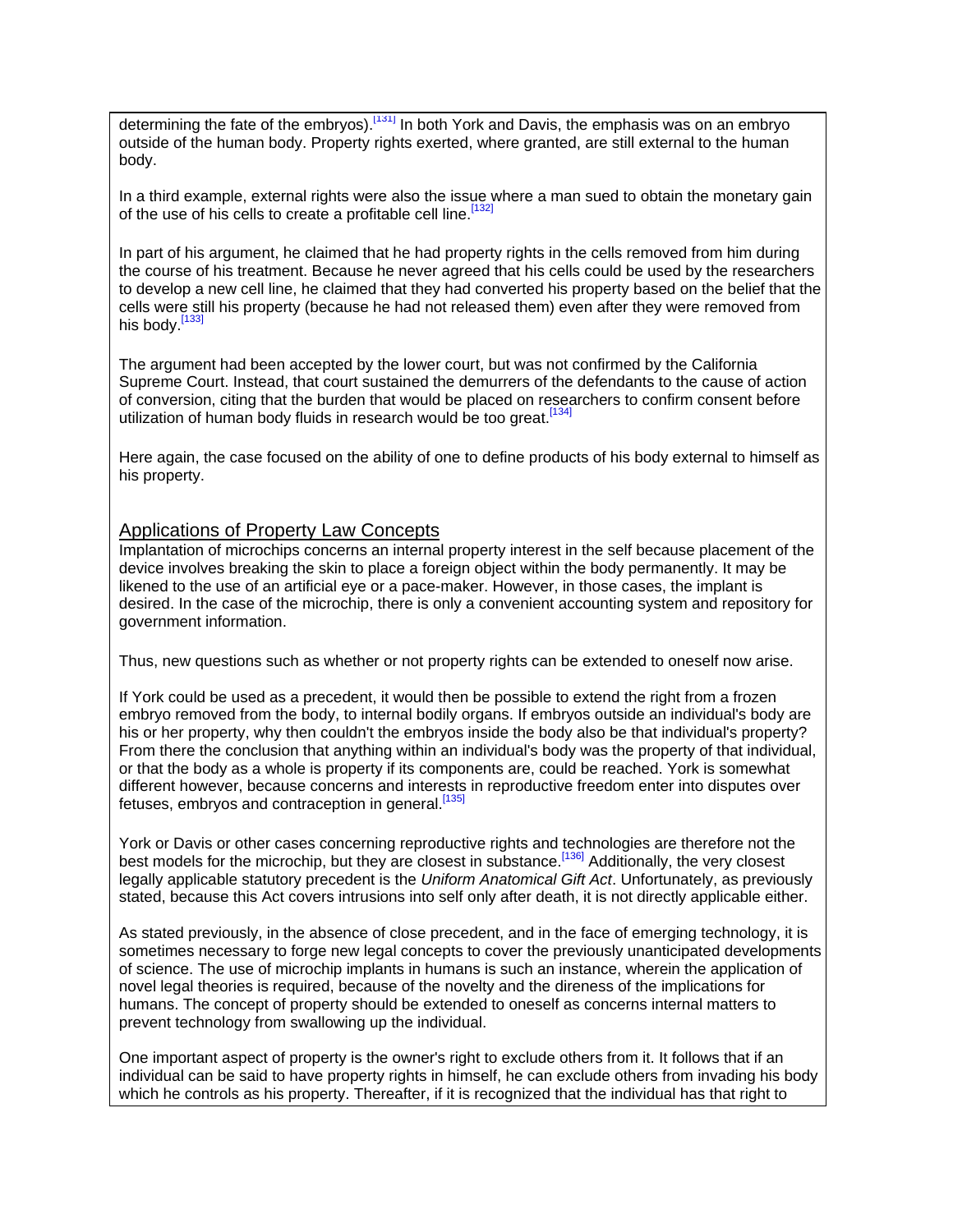prevent intrusions into his own body under property law, he can invoke Fourteenth Amendment protection to dissuade others or the government from requiring the placement of foreign objects in his body or at minimum provide adequate compensation.

Those principles can be analogized to the scenario of governmental mandate of microchip implantation. If the government desires to mandate microchip implantation, it must provide just compensation for those implanted. The question would then become how to value this level of intrusion. Compensation required would include money damages for the initial implantation, [137] as well as carrying a foreign substance, [138] difficult calculations indeed.

Even if an amount could be calculated, it is unlikely that the government could give its value in cash because the total amount required for compensation of all individuals would be prohibitively high.<sup>[13</sup>]

Thus, if property interests were recognized in self, the compensation required by each individual from the government to implant the chip in each individual would be very great. The remunerative aspects of the program would effectively make it difficult to uniformly mandate the implantation of the microchip.<sup>[140]</sup> To overcome this obstacle, the government might insist on some form of nonmonetary compensation. For example, a tax break, an additional legal holiday or some other compensatory program might be invoked which did not involve an actual exchange of money on the part of the government.

In summation, property rights in self should be recognized in the case of mandated microchip implantation.<sup>[141</sup>]

This would ensure that individuals receive compensation for their inconvenience, though the government may provide nonmonetary compensation which would be less satisfactory.

# **The Need for Legislation**

Although microchip implantation might be introduced as a voluntary procedure, in time, there will be pressure to make it mandatory. A national identification system via microchip implants could be achieved in two stages. Upon introduction as a voluntary system, the microchip implantation will appear to be palatable.

After there is a familiarity with the procedure and a knowledge of its benefits, implantation would be mandatory. To forestall this, legislative protection for individual rights must be enacted. For example, a recent poll indicates that safeguards would increase by 11% the number of people willing to accept health care identification numbers.<sup>[14]</sup>

Legislation which concerns and protects the consensual implants might address two possible problems.

- First, laws should protect minors. Though a child may be too young to give his own consent, the parents may be allowed to make the decision. At some age, the child should be allowed to decide whether or not he or she wants to keep the implant.
- Second, laws should allow an implantee to remove a chip at will. These safeguards should insure that once implanted, the microchip can be removed without further legal action.

For example, if the individual enters a contract with a service to store medical records on a microchip, she should be able to end it.

That is, a commercial institution should not have the power to insist that the microchip remain, even if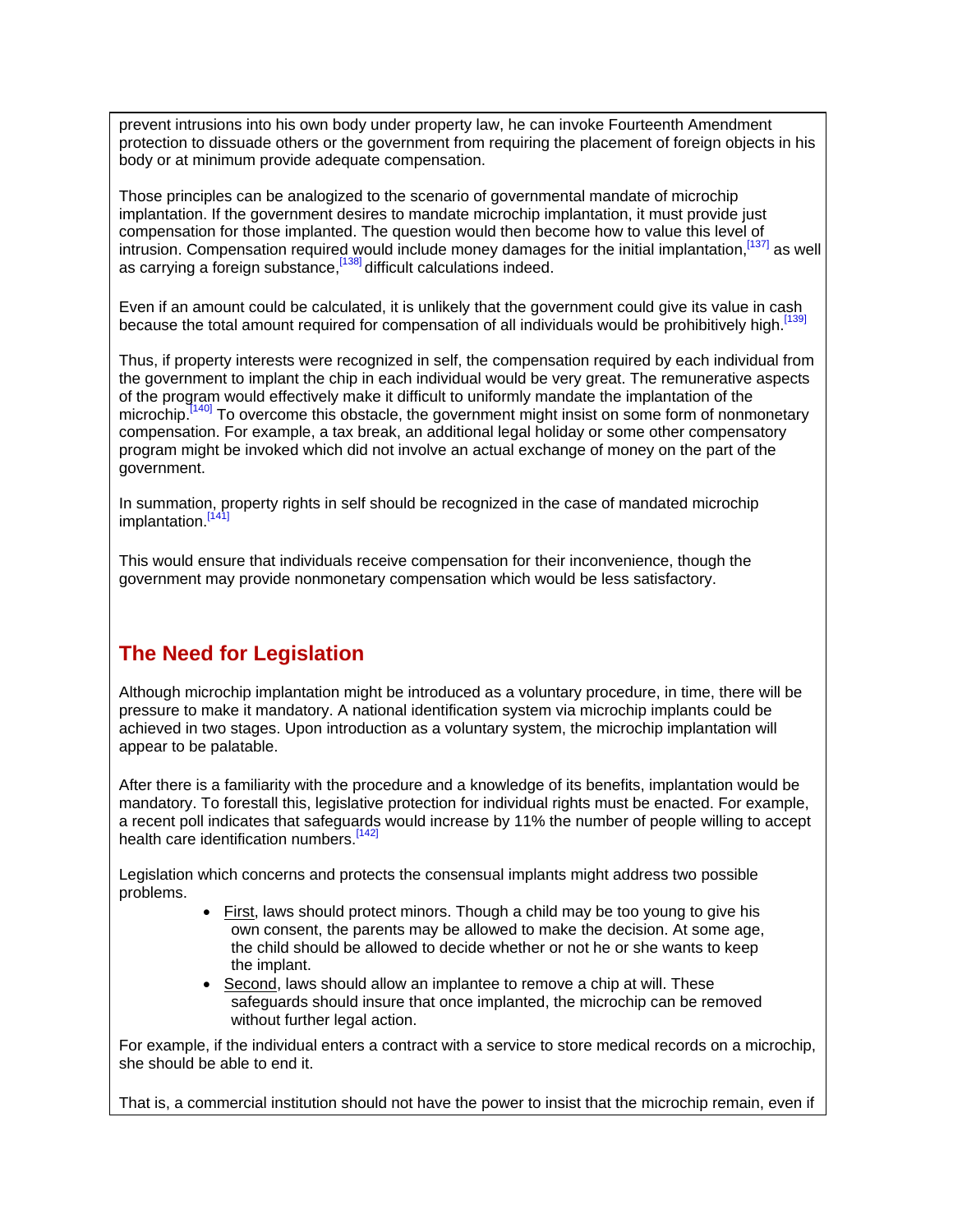only for a short time. Also commercial parties should not "own" the implant. Once it is in the individual, it belongs to that individual and not the corporation providing the service. In this way, the individual will be free, for example, to remove a chip or reinstall another.<sup>[143]</sup>

That decision should rest solely with the implantee.

To avoid a governmental mandate, citizens may advocate for an outright ban. This drastic measure may also be necessary in a system that is initially voluntary, for it may well be the precursor to a mandate. A voluntary program will lead to the desensitization to the loss of legal rights. When the government subsequently announces a mandate, it is conceivable that the public would acquiesce by reason of familiarity with the benefits obtained, without adequate consideration of the implications. If at that point, many people have already chosen implantation and reaped its benefits, then it is less likely that they will protest.

Thus, an outright ban may be the surest form of protection. Short of that, the best way of preventing incipient problems is to protect rights before desensitization.

That all of these protections against microchip implantation should fail must also be considered. If none of the current protections is strong enough to prevent mandatory implantation, legislation must be enacted to ease the very great intrusion into individual privacy. Minimally, if the government is to initiate broad usage, it must provide assurances. Of utmost importance would be a guarantee of the limited access of the information contained on the microchip or within associated databases. It would be essential that information access be severely limited. Such protections could be modeled after the *Consumer Credit Protection Act*and the *Privacy Acts*. [144]

For example, individuals should have the opportunity to review all records kept on or in connection with microchips $\frac{[145]}{]}$  and be given the opportunity to correct them.  $\frac{[146]}{]}$ 

# **Summary and Conclusion**

Three categories of rights are relevant to implanting microchips in humans: common law, constitutional and property. The common law concept of bodily integrity precludes nonconsensual implantation.

When microchips constitute a legal search, the Fourth Amendment applies to preclude the government from using devices with read-write and tracking capabilities, but a warrant could legitimize scanning a read only or read-write device. Property rights might be applied to prevent intrusion without just compensation. This would seem to require expanding current law, but novel and unique situations may spawn novel applications of laws.

Of the approaches described, it appears that the closest parallels and thus the strongest protection are afforded by common law right of bodily integrity. Though cases have generally concerned death or birth issues, in contrast with permanent insertion of a foreign substance into the body, the analogies are much stronger than in two other branches of the law discussed. Concerning constitutional rights, the strongest protection is afforded with certainty only against the most complicated device, the one with read-write and tracking capabilities, for which there is not yet evidence of a marketable device. It is much more likely that the read only or read-write implant would be initially used.

The common law right of bodily integrity seems most weighty and convincing, especially where lawabiding citizens are forced to undergo implantation. If only criminals must be implanted, as opposed to the population at large, it will be more difficult to argue against implantation in the face of the increased latitude of governmental control over law-breakers.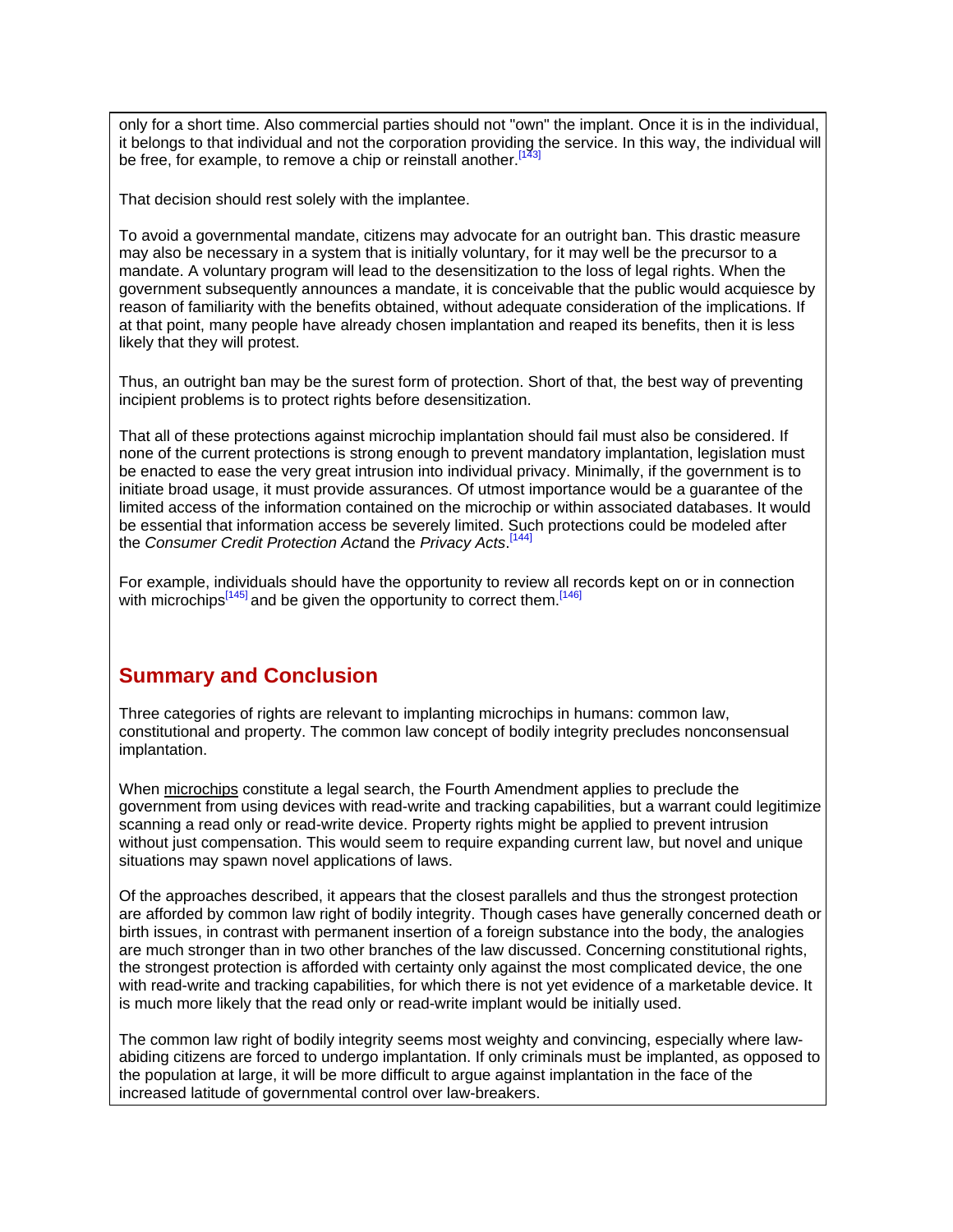Although use of such a device at first appears farfetched, examination of the existing technology and the potential utility proves that microchip implantation is both possible and, for some purposes, desirable. Beginning with voluntary introduction, Americans may be lulled into accepting them. This article thus sounds a warning bell.

The time to prevent grievous intrusion into personal privacy by enacting appropriate legislative safeguards is now, rather than when it is too late.

## **References**

[1] The device is easily implanted by means of injection through a needle, into the shoulder of the animal. A hand-held or pass-by scanner is used to check the animal for the presence of the microchip. Richard Louv, Walking Around With A Chip in its Shoulder, The San Diego Union-Trib., June 15, 1994, at A-2.

[2] The author also stated that "[e]xisting microminiaturized transmitters the size of a pinhead might be coded with an identification number, enclosed in a permanent capsule, and implanted under the skin by a simple and painless surgical operation. Once in place, this tag would do no damage to the body, but when 'interrogated' electronically by an outside beam, it would emit an identifying number." Alan F. Westin, Privacy and Freedom 86 (1967). However, proving that old adage that there is nothing new under the sun, the concept may be attributed to far earlier authors. The Book of Revelation of the Bible contains the following statement: "He also forced everyone, small and great, to receive a mark on his right hand or on his forehead, so that no one could buy or sell unless he had the mark, which is the name of the beast or the number of his name." Revelation 13:16-17. That mark could well be the microchip implant.

[3] Intrusion does not refer to the physical act of implantation but rather the effect that the implantation will have on the individual's control over his body and on his privacy rights.

[4] This view was adopted by Justice Rehnquist in a Supreme Court decision concerning beeper surveillance where the respondent had indicated that if beeper surveillance were constitutional, "twenty-four hour surveillance of any citizen of this country will be possible, without judicial knowledge or supervision." The opinion stated "if such dragnet-type law enforcement practices as respondent envisions should eventually occur, there will be time enough then to determine whether different constitutional principles may be applicable." U.S. v. Knotts, 460 U.S. 276, 283 (1983).

[5] It has been recognized that "[a] true national identity document would be mandatory". Robert Ellis Smith, The True Terror is in the Card, The New York Times, Sept. 8, 1996 at 58.

[6] The statement by Justice Rehnquist that there will be time enough to consider legal ramifications of incipient technologies as they arise is inapplicable in this case because of the dire consequences to humans involved.

[7] Betsy Siino, Where Will the Chips Fall? Innovations in Pet Identification Systems, 47 Pet Product News 24 (1993).

[8] The procedure costs \$30 and there is a \$15 fee for listing in the registry. The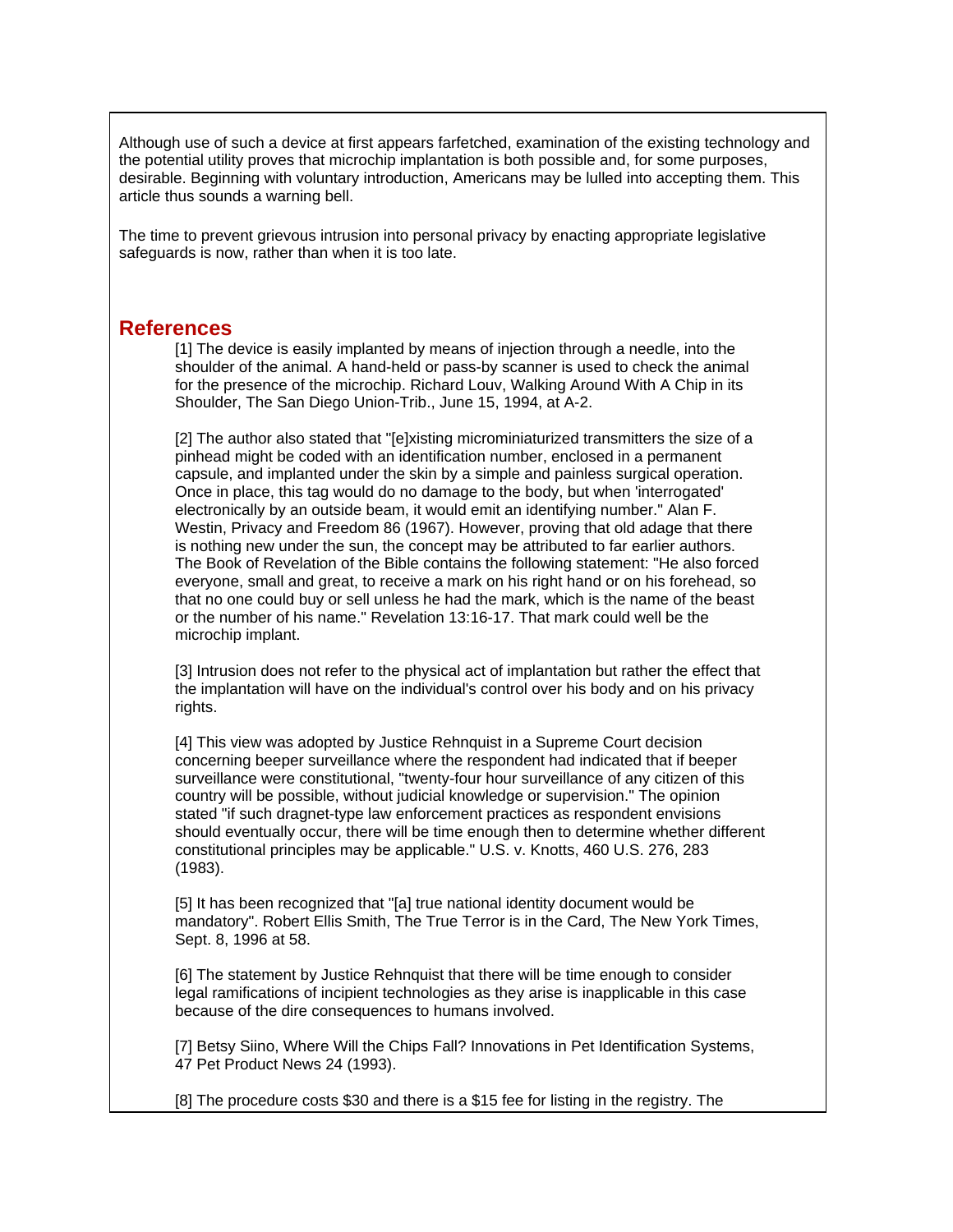scanner costs more than \$400. Mary Stephens, Chip Implant Eases Lost Pet's Identification, The Columbus Dispatch, Aug. 13, 1994, at 1C.

[9] Id.

[10] Large corporations such as Schering-Plough have become involved with the sales and marketing of these devices. Destron/IDI Has Distribution Agreement with Schering-Plough, PR Newswire, June 16, 1994, available in Lexis-Nexis Library, News File. Interestingly, it has been predicted that "companies making electronic detection devices will move quickly 'into the human market, because there's not enough money in pets and livestock.'" Louv, supra note 1, at A2.

[11] Avid, Trovan, and Destron are the three competing manufacturers. The questions of which scanners are able to accurately read which chips is disputed. Siino, supra note 6, at 24.

[12] **Id.** 

[13] Jon Van, In Future, Tiny Chip May Get Under Skin, Chicago Tribune, May 7, 1996, at 1.

[14] Medical researchers are also currently "developing a system in which a microchip implanted on the retina feeds visual information through to the brain." For those blinded due to retinal deficiencies, the chips will aid vision by passing signals received in response to light to human nerve cells. Carl Franklin, Chip Gives Sight To The Blind, Sunday Times, Feb. 26, 1995.

[15] Information has been released on an externally applied suitable device for employee identification. Scott Liebs, Data? Look for The Button -- Dallas Semiconductor's miniature device finds a range of applications, Information Week, Aug. 1, 1994, available in Lexis-Nexis Library, News File.

[16] The new device has already been sold to the U.S Postal Service for attachment on mailboxes to improve collection schedules and to Ryder Systems Inc. to gauge mileage on trucks. Id.

[17] **Id.** 

[18] Kathleen Wiegner, In Development: The Cutting Edge: Computing/Technology/Innovation; Giving Surgical Implants IDs, Los Angeles Times, Aug. 17, 1994, at 5.

[19] The microchip is encased in a very strong glass. A force strong enough to shatter the casing, the blow would kill the person. Chips With Everything! LipoMatrix's Processor in Breast Implants to LipoMatrix's Patient-Tracking, Computergram International, Sept. 9, 1994, available in Lexis-Nexis Library, News File [hereinafter Chips With Everything!].

[20] The breast implant is made out of a soybean oil derivative. Because saline and silicon gel filled implants interfere with mammography, this new filler was LipoMatrix's solution to interference. Clinical Trials of Triglyceride-Filled Breast Implant To Be Conducted; Device May Improve Mammography, Pr Newswire, Aug. 1, 1994, available in Lexis-Nexis Library, News File [hereinafter Clinical Trials].

[21] Id.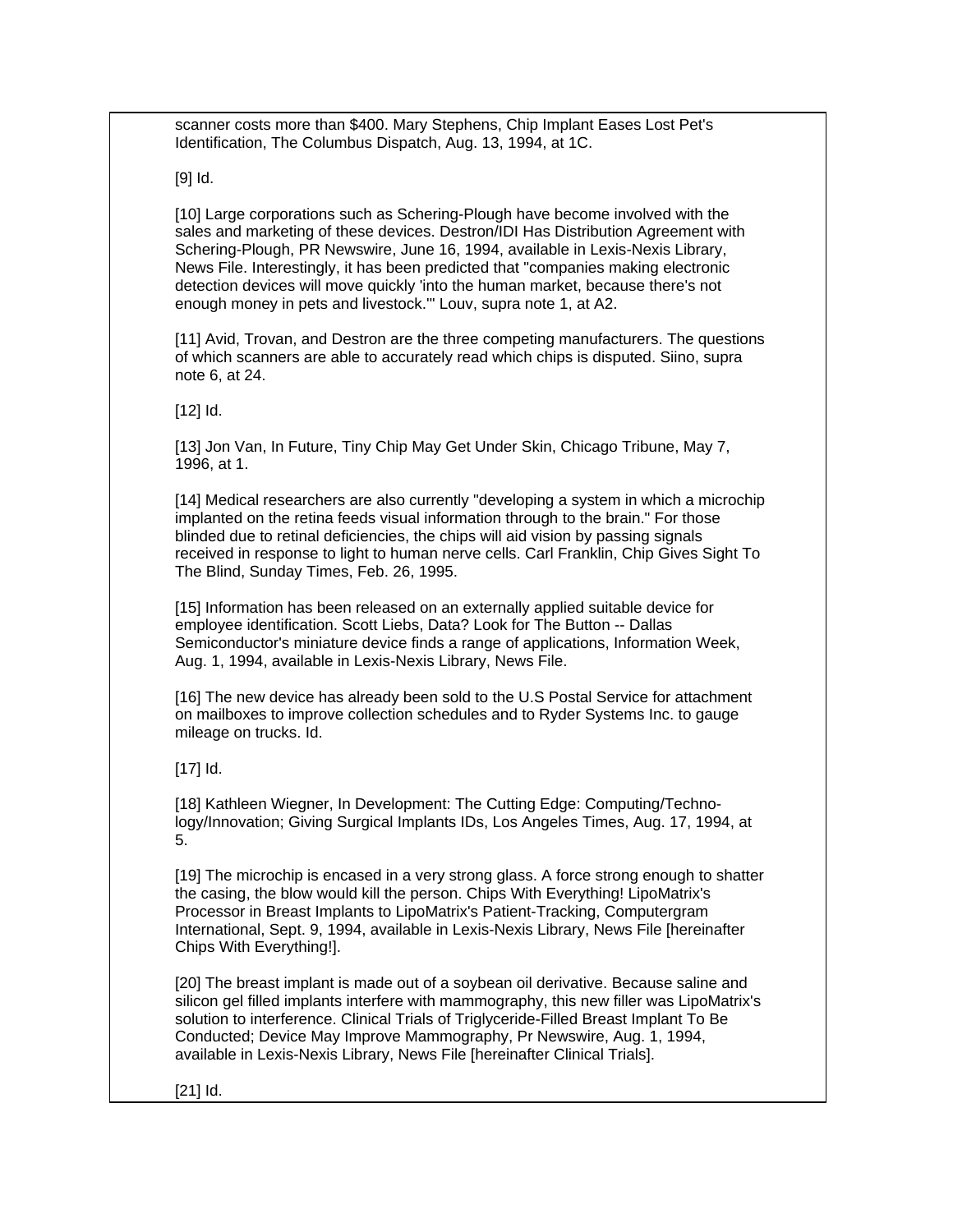[22] The following countries are conducting trials which begun in October 1993: Germany, Italy and the United Kingdom. Id. Additionally, Spain and France will soon also be testing the device. Chips With Everything!, supra note 17.

[23] Approximately 50 American women will participate in the study to be held at such prestigious institutes as Johns Hopkins University Hospital in Baltimore, Md. Clinical Trials, supra note 18.

[24] Id.

[25] Robert Ellis Smith, Implanting ID Microchips in Humans No Longer Far Fetched, 20 Privacy J. 1 (1994). Currently, according to a former Hughes employee, "two doctors at Hughes Aircraft are now wearing the internal tags as a trial." Id. at 1.

[26] Id.

[27] U.S. Patent No. 5,037,301.

[28] Id. Identification of missing children and criminals are envisaged uses of this invention. Health information and other identifying information may also be inscribed on the microchip according to the inventors.

[29] Personal touch at your fingertips, The Sunday Star-Times, Dec. 8, 1996, at 5. Such a device would allow a transfer of information between humans during a handshake.

[30] A fourth embodiment is conceivable, though technologically somewhat far from implementation. The possibility of using a microchip implant inserted into the brain to control a human's thoughts and/or actions has been discussed by scientists. One scientist "believes it is realistic to envisage a time when microchips can be attached to the living circuits of the brain to augment memory and intellectual prowess."

Simon Davies, Bionic Man Comes of Age, The Times, Oct. 17, 1994. Another scientist speaking on the ethical implications of such a device said "[t]here is a risk that the mind could be controlled externally." Id. The British Medical Association has recently begun to examine the ethical implications of intelligent implants. Id. Active implants which have their own internal electronics which can respond directly to neural interconnectivity have also been envisaged by others. Geoff Metcalf, Midnight Radio: Geoff Metcalf interviews Charles Ostman, Mondo 2000, Indian Summer 1996, at 14, 17. This technology is currently undeveloped and will not be treated.

[31] Eric Grossman, Comment, Conceptualizing National Identification: Information Privacy Rights Protected, 19 J. Marshall L. Rev. 1007 (1986). The impact of a national identification card on an individual's right of informational privacy has been described in terms of a balancing act between public interest and probability of harm to the individual. However, in this Comment the author concluded that "[a] national identifier does not infringe informational privacy per se because there is not personal information in the number itself. "

[32] Trudy Hayden & Jack Novik, Your Rights To Privacy 100 (1980). Additionally, the safeguards required for the SSN to be a universal identifier are not in place i.e., internal check features to prevent falsification and to prevent reuse of the number after a person's death.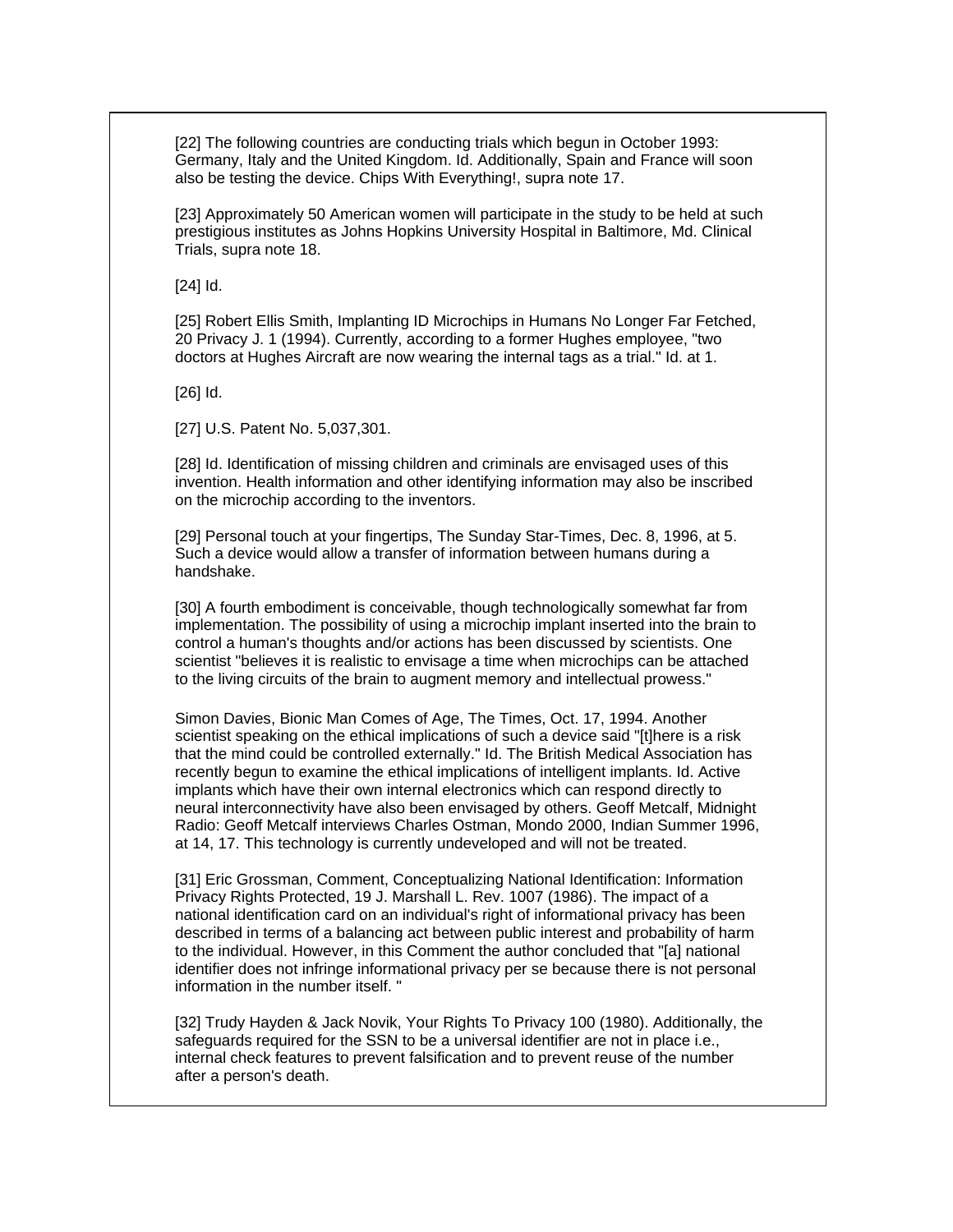[33] In a statement made by Dr. Shirley S. Chater, Commissioner of Social Security before the House Committee on Governmental Reform and Oversight, Mar. 7, 1995, she indicated that the General Accounting Office "concluded that the card would not be a good identifier because it does not satisfy three criteria for a reliable identity document." A reliable document would be "difficult to counterfeit; allow verification that the person presenting the document is, in fact, the individual to whom it was issued; and be difficult to obtain fraudulently." She also estimated that the cost of making the Social Security card more secure would be \$3-6 billion.

[34] Because the breeder documents are themselves subject to fraud by counterfeiting, the use of the Social Security numbers (SSNs) as accurate identifiers is undesirable, according to testimony given by Gregory T. Nojeim, Legislative Counsel for the A.C.L.U. on Capitol Hill on Mar. 14, 1995. Testimony the same day by the Commissioner of Social Security Dr. Shirley S. Chater also cast doubt on the utility of the SSNr as an identifier. She indicated concerning the Death Master File, "we do not verify most of the death reports which we receive from family members, funeral directors, or postal authorities, nor do we verify death reports for people who are not beneficiaries."

So it is conceivable that an individual's death would not be reported to the Social Security office, and that number could subsequently be conveyed to another for identification purposes. Thus, the SSN has very large loopholes both in the use of counterfeit breeder documents and in the continued fraudulent use of numbers which should be decommissioned due to death, which allow for deception in identification and make it a poor universal identifier.

[35] An example of a biometric identifier is the fingerprint. The Comparator Systems Corp. has developed a Fingerprint Identification System (utilizing software and scanners) to be used on a national identification card for an unspecified foreign country. Business Wire, Mar. 6, 1995, available in Lexis-Nexis Library, News File.

[36] U.S. Patent No. 5,291,560. By this technique, a reference code for an individual is first established. Subsequently, the reference code for a particular individual is compared to the code obtained for the iris imaged. Using statistical calculations which compensate for variations in pupil dilation, the degree of similarity is established. A very close correlation will confirm that the reference code and the present image were taken from the same individual. Id.

[37] See, Law Society opposes Australia Card, Law Soc'y J., June 1986, at 32.

[38] The government had proposed that a registry linking the ID number to specific information be kept for each citizen. Adam Marshall, The "Australia Card" A Survey of the Privacy Problems Arising from the Proposed Introduction of an Australian Identity Card, 2 J.L. & Info. Sci., 111, 113-115 (1986).

[39] Geoffrey de Q. Walker, Information as Power: Constitutional Implications of the Identity Numbering and ID Card Proposal, Queensland L. Soc'y J., June 1986, at 153, 158. A governmental committee was formed to determine the structure for a "national identification numbering system." The card was to be required for financial transactions, obtaining employment, and transfer of real estate among others. In a chilling commentary which indicates that the government was aware of the extensive intrusion of individual's privacy, it was stated that "[i]t will be important to minimize [sic] any adverse public reaction to implementation of the system. One possibility would be to use a staged approach for implementation, whereby only less sensitive data are held in the system initially with the facility to input additional data at a later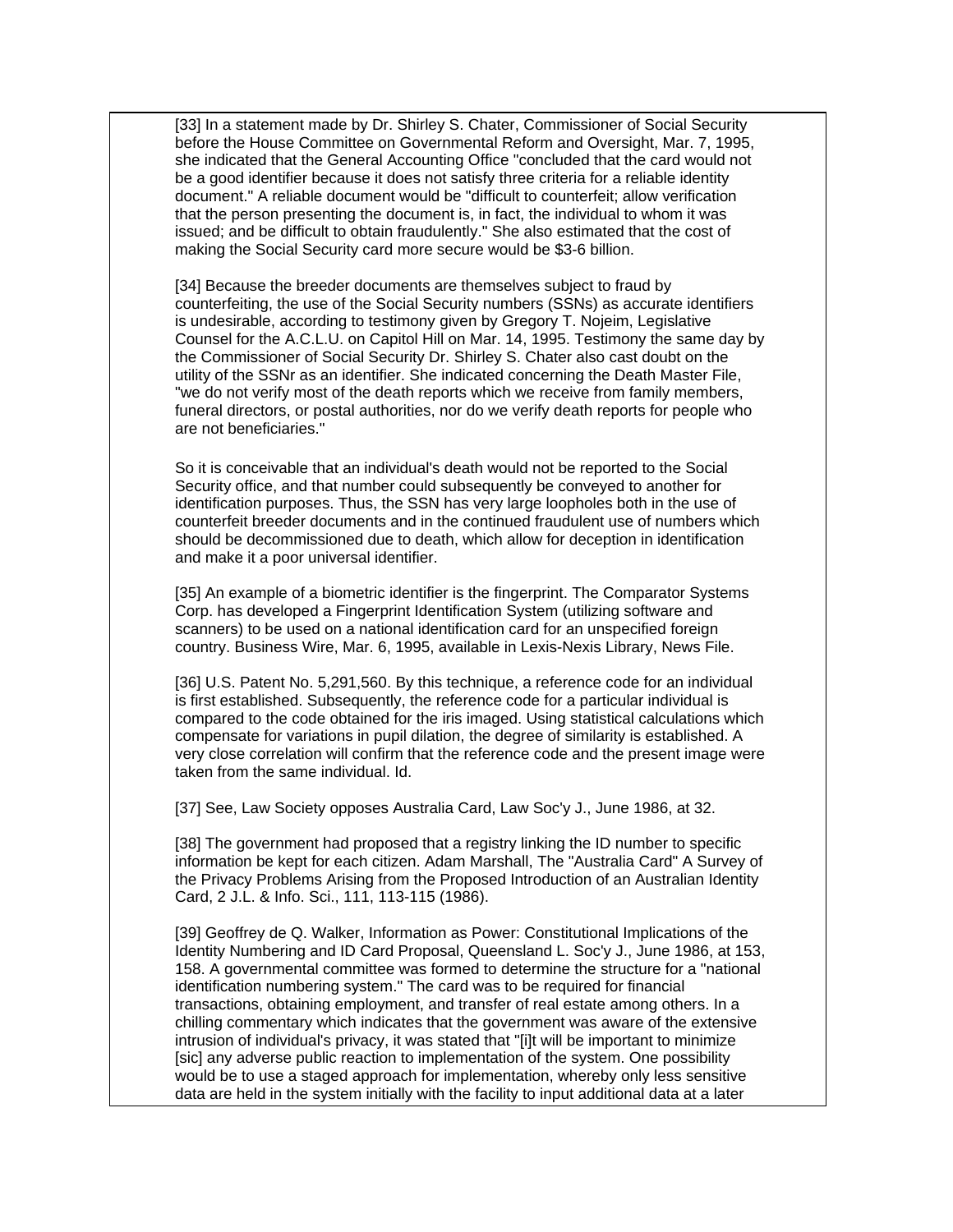stage...." Id. at 159.

[40] Id. at 163.

[41] Alan K. Simpson, That's not the Idea, The Plain Dealer, Aug. 15, 1994, at 9B.

[42] "The INS's budget went up 25 percent from 1994 to 1995, and under the president's proposal it would go up another 24 percent." Susan R. Kneller, Daily Labor Rep., Feb. 7, 1995, available in Lexis-Nexis Library, News File.

[43] Id.

[44] Id. As chair of the congressional Commission on Immigration Reform, Jordan's speech was to recommend methods to deter illegal immigration. Senator Simpson argues that the system called for is not a national ID card because it would not have to be routinely carried and produced to officials. Instead it "would be presented only at the time of new-hire employment, or at the time of application for federally funded benefits, including health care." Id. See also Immigration Reform: Can a Central Data Bank Detect Illegal Aliens Without Trampling Civil Liberties? A.B.A.J., Nov. 1994, at 44, 45.

[45] George de Lama, Candidates Backing Proposition 187 Could Get Burned, Chicago Tribune, Oct. 28, 1994, at 1.

[46] Scott Hodge, Big Brother's I.D. Card Better Yet, Why Not Just Brand Babies? Los Angeles Daily Journal, July 2, 1990, at 6.

[47] Gil Klein, National ID Seen As Way To Screen Illegal Workers, Tampa Tribune, Dec. 31, 1994, at 1. It was also proposed that the card have a magnetic code, which would be read to verify whether or not the individual carrying that card had the legal right to work. Id.

[48] Robert Suro, Workplace May Be Focus of Immigration Control; White House Officials Consider Programs That Could Spawn Computerized National Registry, Washington Post, Jan. 11, 1995, at A11. On Jan. 24, 1995 at his State of the Union address, the President announced his approval for this immigration policy. It is apparent that the registry will only be useful if individuals are required to carry some identification to link them to the updated database. Id.

[49] See, e.g., John Shattuck, In the Shadow of 1984: National Identification Systems, Computer-Matching, and Privacy in the United States, 35 Hastings L. J. 991 (1984), Jonathan P. Graham, Privacy, Computers, and the Commercial Dissemination of Personal Information, 65 Tex. L. Rev. 1395 (1987), Whalen v. Roe, 429 U.S. 589 (1977) (State of New York's desire to have the names and addresses of all people who filled certain classes of prescription drugs which could have legal or illegal uses ruled to be a reasonable exercise of the State's broad police powers). But see, John Doe v. City of New York, 15 F. 3d 264 (2nd Cir. 1994) (regarding a press release concerning conciliatory agreement revealed that individual had AIDS, the court stated that he had a constitutional right to privacy regarding his medical condition).

[50] The implant is not completely tamper-free because there is a possibility that the microchip could be excised, and replaced with a microchip with manipulated data.

[51] An RF transmitter forming part of a read/write device is generally used to radiate an electromagnetic field via an antenna. When the chip enters this field, the detection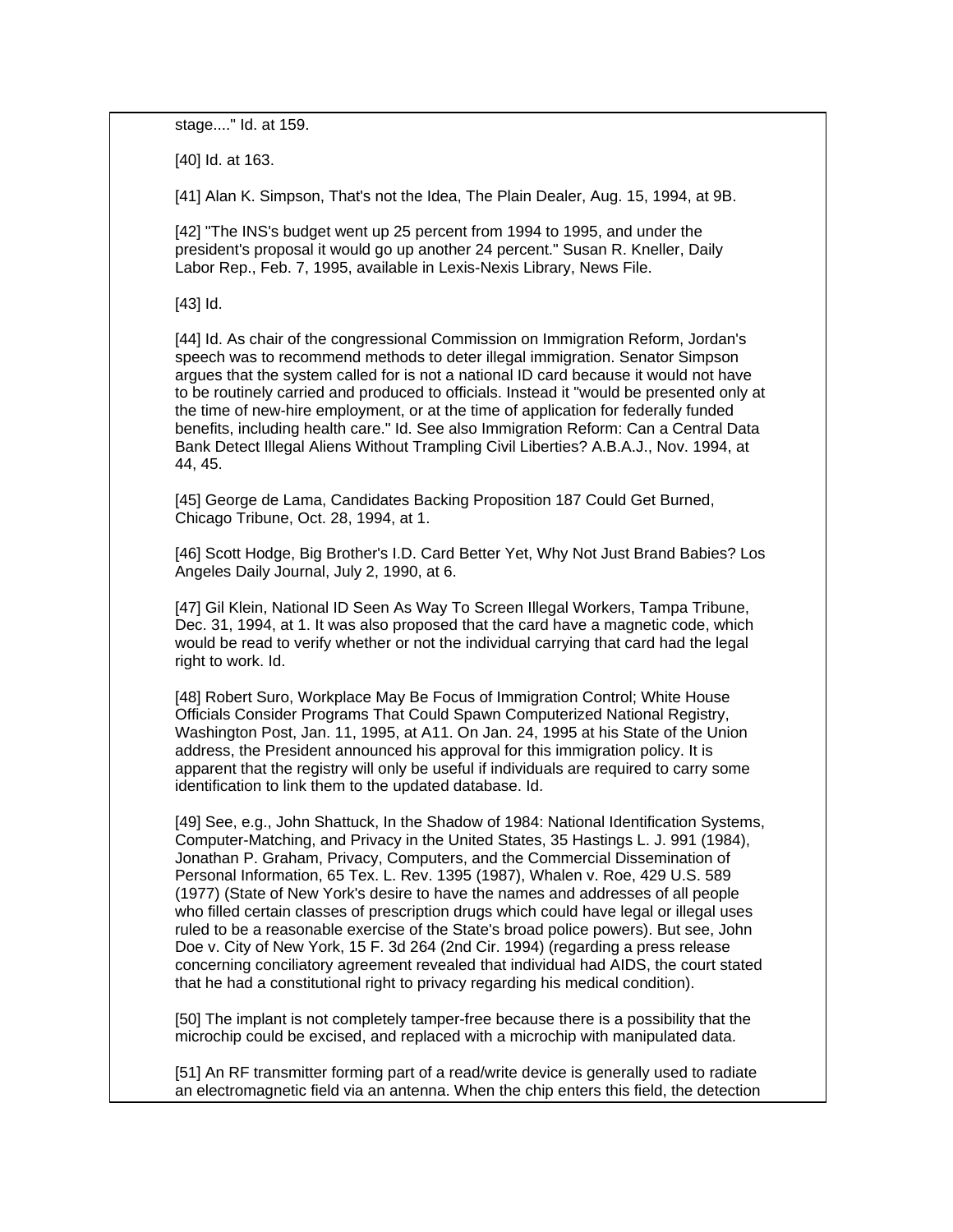microchip receives energy from the RF field and begins transmitting its stored data.... In return, it is possible with read/write systems, to modulate the RF transmitter, and to transmit data to the detection microchip over a distance. U.S. Patent No. 5,218,343.

[52] See, e.g., Smith, supra note 23, where a read/write device is under current evaluation and also Bill Hart, Big Brother's Watching... the Family Pet, Phoenix Gazette, July 24, 1994, at G1. Charles Jenkins, a Phoenix psychologist is reportedly close to marketing a microchip implant containing a medical profile to aid paramedics at the sites of disasters.

[53] Scientists have already described microchips capable of holding a billion bits of information, and predict that within the next twenty years chips which hold a trillion bits of information will be available. Gary Stix, Toward "Point One", Sci. Am., Feb. 1995, at 90.

[54] The connection between a universal health card and a national ID card is close because one could easily be adapted for the purposes of the other. Charles Oliver, Do We Need a National ID Card? Investor's Business Daily, Aug. 12, 1994, at 1.

[55] See, e.g., supra note 23.

[56] Mastercard Will Support Smart Card Technology, EFT Report, Aug. 3, 1994, available in Lexis-Nexis Library, News File. The program should be phased in by the end of the year 2000 and is expected to save more than \$3 billion worldwide. The changeover involves cards containing the chips and terminals to read the new cards.

[57] Graham Greenleaf, The Australia Card: Towards a National Surveillance System, Law Soc'y J., Oct. 1987 at 24, 25. The same article also reveals that "[e]very person in Australia will be required to obtain a Card, including children. The Bill does not make it legally compulsory: it simply makes it impossible for anyone to exist in Australian society without it because they will be unable to carry out normal activities... such as operation of bank accounts."

[58] The utility of the device would be obvious, but the question would then become how much information to include. For instance, if the microchip only contains information on convictions, it would not be as helpful as a record of all arrests. As more and more information is stored, the intrusion on personal privacy is correspondingly increased.

[59] Jonathan Lewis Miller, Search and Seizure of Air Passengers and Pilots: The Fourth Amendment Takes Flight, 22 Transp. L. J. 199, 200 (1994). The usual searches conducted at airports reveal only drugs or firearms. However, "[i]t would technically be possible to implant felons with microchips via hypodermic injections, which would announce their status as felons as they passed through airport arrival and departure gates." Id. at 200.

[60] A system currently undergoing testing in six states is a pre-paid tag placed on a vehicle which can be read by overhead antennas on the toll booth. For Whom the Tolls Swell: Electronic Toll Systems Promise Big Growth, The Wall St. J., Sept. 8, 1994, at 1.

[61] United States v. Cashin, 739 F. Supp. 1107 (E.D. Mich. 1990).

[62] The device can be programmed to monitor the subject as frequently as every 30 seconds. Once the subject is out of the range of the receiver, a warning may be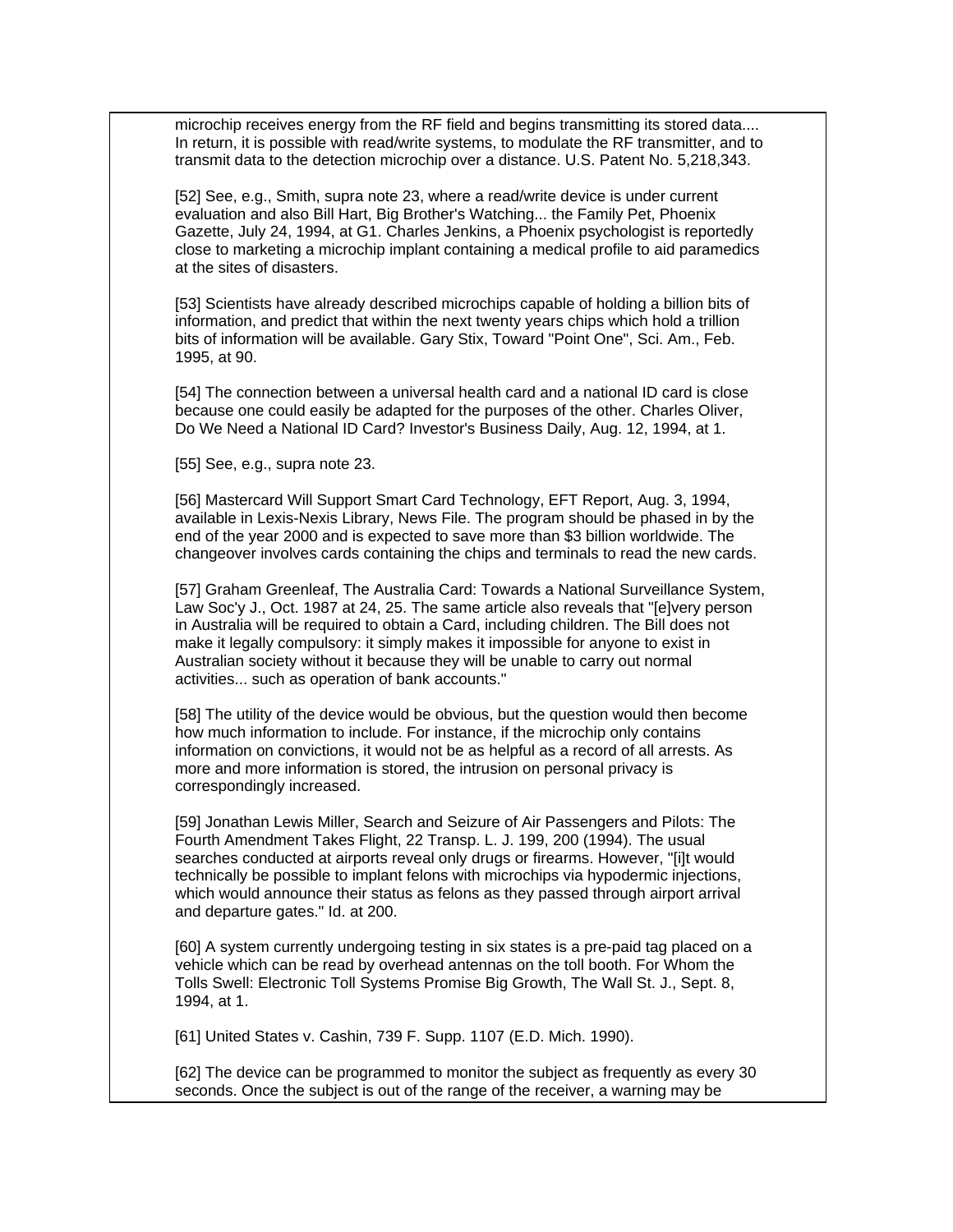sounded, but the bracelet cannot then be used further to track the subject's movements. Id. at 1108.

[63] If some interference with the telephone line occurs, the warning signal of that event may not be received until between 30 minutes to four hours later. For that reason, the system is somewhat limited in scope. Id.

[64] A flexible system which can be programmed for a variety of short-term experiments has been described. Kenneth W. Fernald et al., A Microprocessor-Based Implantable Telemetry System, Computer, Mar. 1991, at 23.

[65] Id.

[66] Interestingly, A. F. Westin has suggested a solution to this problem. "However, it is possible that low-level electrical charges generated within the body or other bodily power sources, such as body heat or pressure changes, might be harnessed to provide the operating energy." Westin, supra note 2 at 86.

[67] The same would apply for the situation in which the microchip contained information on medical history. Some might be motivated to remove evidences of psychological instability which might be encoded. Also, if one were suing for injuries obtained, they may not want an easily accessible record which might indicate that that injury was actually a pre-existing condition.

[68] This conclusion has been drawn as a result of interviews with experts in the industry who attest to the veracity of the concept of necessitated universal implantation.

[69] In addition to controls of manufacturing, there would probably be secrecy surrounding the encoding of the information and the receivers or scanners to read the microchips. Additionally, as with certain key components of the manufacture of drugs, the necessary materials to make the microchip would be closely monitored. Also, the government would probably employ some sort of electronic signature, similar to the watermark on currency, to make duplication extremely difficult. Thus, the multiplicity of obstacles to overcome would effectively prevent counterfeiting by implantation of microchips bearing false information.

[70] This is so because otherwise undesirable information could relatively easily be blocked. For example, if only those with serious diseases that are also contagious such as AIDS are required to have a microchip implant, someone who does not want that information to be known could simply block it as described in the text. With the chip's information effectively silenced, the individual could appear to be disease free, because he would have no scannable record.

However, in the case of worker verification, counterfeit chips would play a part, if only those eligible to work had implants. To become "eligible" one need only have a counterfeit implant inserted. The government would have to take steps to insure that the microchip was not readily counterfeited. Thus, even if the microchip was only used to carry medical information or worker verification information, the government would find administration of a microchip implantation program simplest if all citizens were to be implanted.

[71] If a parent wanted their child to be implanted for identification purposes in case of kidnapping, one of the techniques described above could be easily used to nullify their identity as indicated on the chip. If it were not mandatory for all children to have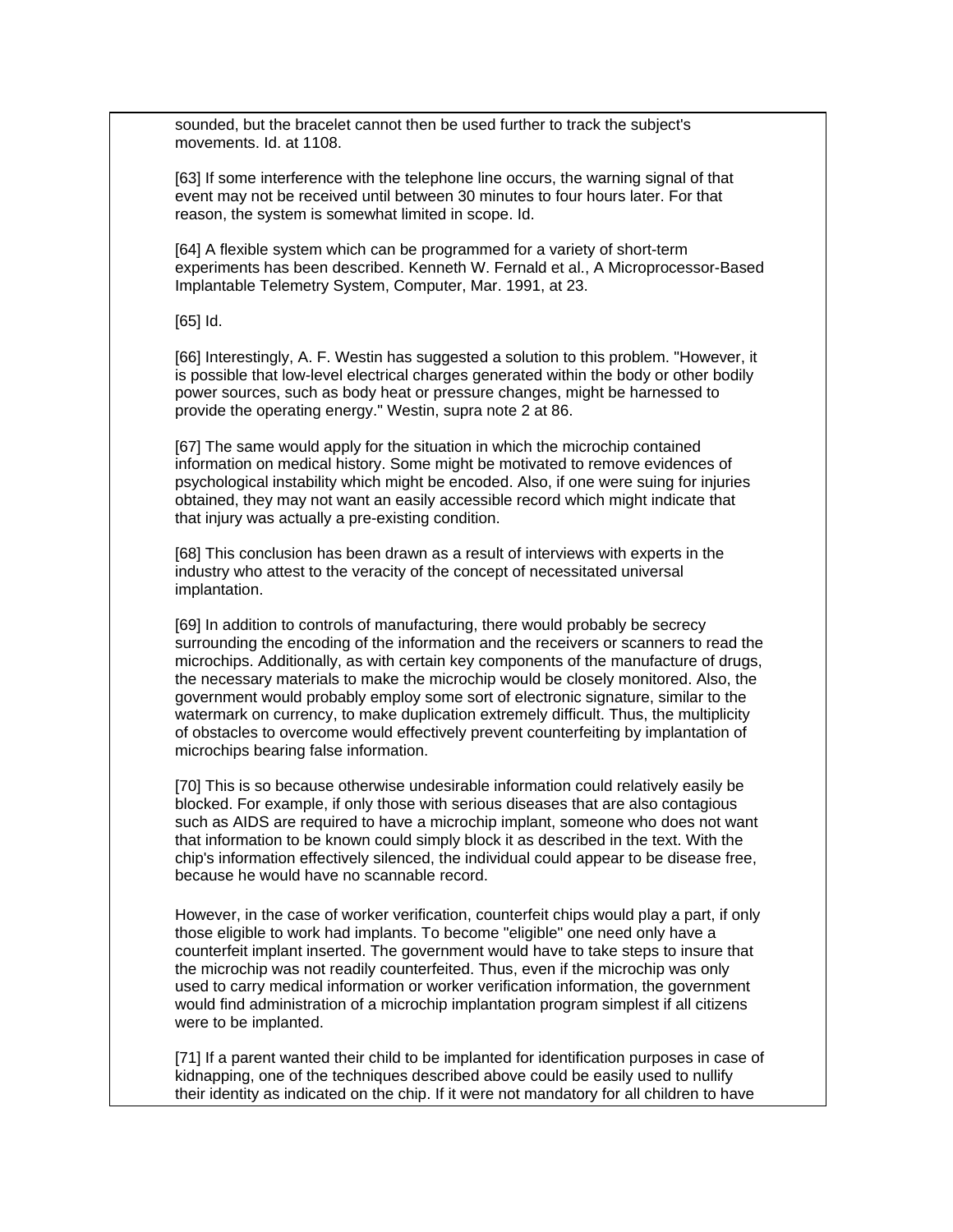the chip, it would be impossible to tell if the microchip had been removed or altered.

[72] Because these matters concern an individual's self-determination, they form part of the right to privacy. Privacy involves "an interest in making certain kinds of important decisions." Whalen v. Roe, 429 U.S. 589, 599-600 (1977). In Whalen, the objectionable government regulation was a requirement to keep centralized computer files with names and addresses of those who ordered certain prescriptions.

[73] Union Pacific Ry. Co. v. Botsford, 141 U.S. 250, 251 (1891). A woman had been injured in a train accident and was suing for negligence. A lower court had ordered that she submit to a physical examination prior to the trial to determine the extent of her injuries. The Supreme Court decided that the lower court had no power to subject a party to a physical examination against her will. This was well before development of rules for Civil Procedure. Id.

[74] According to this decision, if a surgeon operated on a patient without his consent, it would be an assault. Schloendorff v. Society of the N.Y. Hosp., 211 N.Y. 125, 129 (1914).

[75] Dawn Johnsen, Symposium: Substance Use During Pregnancy: Legal and Social Responses: Shared Interests: Promoting Healthy Births Without Sacrificing Women's Liberty, 43 Hastings L. J. 569, 582 (1992).

[76] Satz v. Perlmutter, 362 So. 2d 160 (Fla. Dist. Ct. App. 1978). It was estimated by his doctors that once the life supporting artificial respirator was removed, he would live less than one hour.

[77] Nancy Cruzan was critically injured in an automobile accident. She entered a persistent vegetative state, kept alive by artificial feeding and hydration equipment paid for by the State. Her parents petitioned to cease life-sustaining care, but the care was not terminated because the Supreme Court of Missouri felt that clear and convincing evidence of her wish not to be kept artificially alive (expressed in a competent state) was missing. Cruzan by Cruzan v. Director, Missouri Dept. of Health, 497 U.S. 261 (1990).

[78] Despite apparent mootness due to the fact that the operation had been performed, the Court of Appeals ruled on the case because of the basic dispute over the right to make such decisions. In re A.C., 573 A.2d 1235 (D.C. Cir. 1990).

[79] In 1994 another dispute about a court-ordered C-section over the mother's objections arose in Chicago. The doctors felt that the fetus would not survive unless delivered immediately surgically, but the mother refused to submit to the surgery, protesting on religious grounds. The State wanted to appoint a guardian over the fetus so that consent for performance of a C-section could be obtained. The court decided that based on the concept of bodily integrity and applying the principle of informed consent, a woman had a right to refuse invasive medical treatment. Despite the doctor's predictions otherwise, the child was born healthy in a natural delivery. In re Baby Boy Doe, 260 Ill. App. 3d 392 (1994).

[80] Annette Williams, Comment, In re A.C.: Foreshadowing the Unfortunate Expansion of Court-Ordered Cesarean Sections, 74 Iowa L Rev. 287, 293 (1988).

[81] Johnsen, supra note 63. "If the courts fail to apply strict scrutiny to adversarial policies, the government will be free to override or penalize any decision by a woman upon a simple showing that the regulation is rationally related to a legitimate interest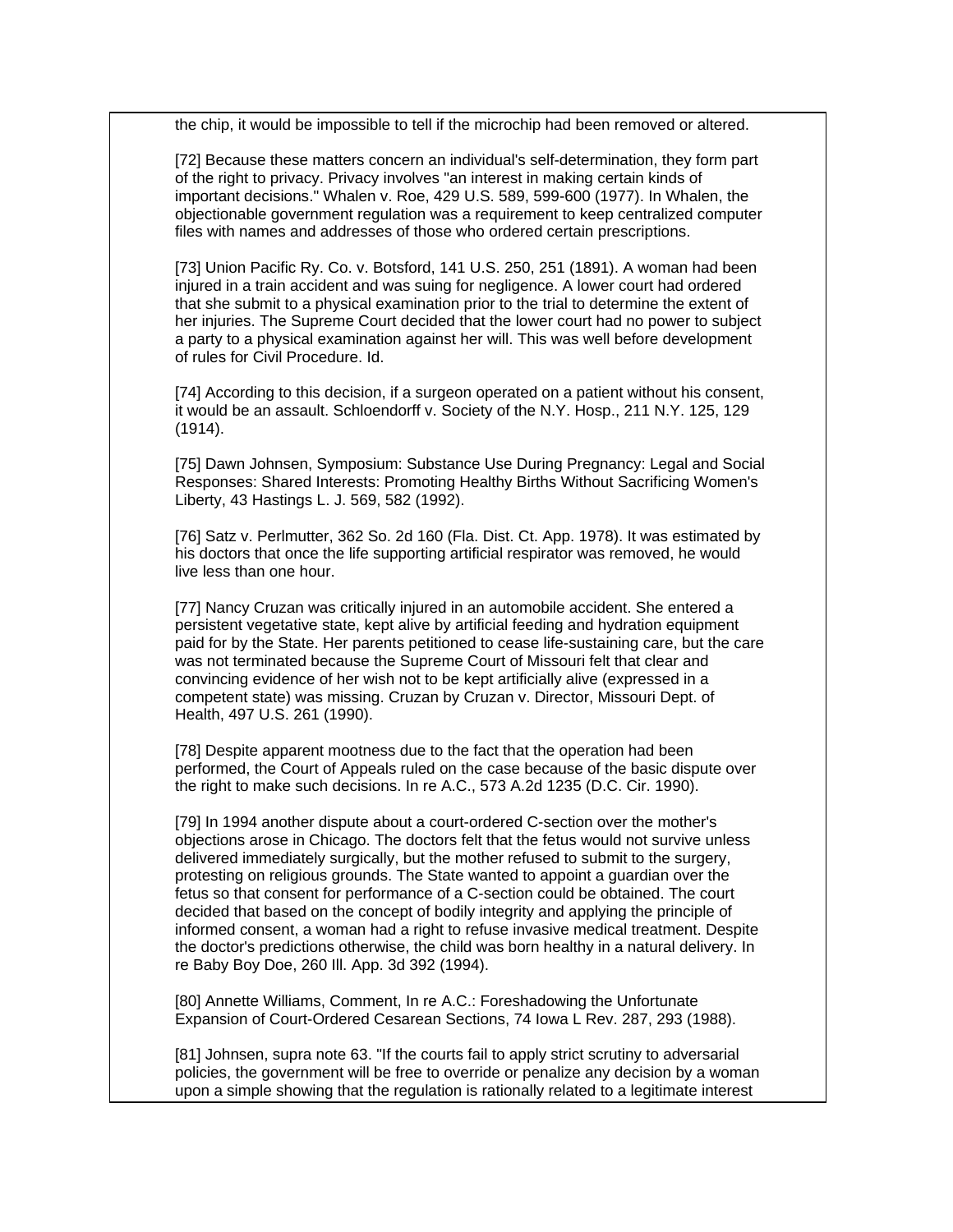in reducing a risk to fetal development." Id. at 584.

[82] For criminals, the government generally exercises a more far-reaching control. Thus the implantation of microchips does not result in as great a loss in the bodily integrity rights of a criminal as it does for a law-abiding citizen. Johnsen, supra note 72, at 582.

[83] The C-section may be considered to be a much more serious operation because the body cavity must be opened, and general anesthetics are required. However, a microchip implantation would be a much simpler procedure.

[84] If Norplant, a contraceptive device which must be surgically implanted, is mandated by the government, an analogous argument might apply. The use of Norplant represents a continuous intrusion because as the device slowly releases contraceptives for a period of up to five years unless surgically removed by a sometimes complicated procedure. Julie Mertus & Simon Heller, Norplant Meets The New Eugenicists: The Impermissibility of Coerced Contraception, 11 St. Louis U. Pub. L. Rev. 359, 360 (1992). Thus far, only a few cases have touched on this subject.

See, e.g., In re: Lacey, 189 W. Va. 580 (Ct. App. W.Va. 1993), and In re S.S.J., 634 So. 2d 198 (Fla. Dist. Ct. App. 1994). Government has already expressed an interest in at least encouraging the implantation by increasing welfare payments to women who have the implant in proposed legislation. This could foreshadow a mandate. Karin E. Wilinski, Involuntary Contraceptive Measures: Controlling Women at the Expense of Human Rights, 10 B. U. Int'l L. J. 351, 362 (1992).

[85] Requiring the carrying of I.D. cards, electronic tethers and even tattooing would all be less intrusive options.

[86] There is some indication that Article I Sec. 10 of the Constitution may be applicable. In 1980, the Supreme Court affirmed a lower court ruling that struck down a Louisiana law which required itinerant workers to obtain identification cards. Because the scheme in question would interfere with free movement of labor across state lines, the law was invalidated. David Ranii, ID Cards For Laborers Ruled Illegal, Nat'l L. J., Nov. 10, 1980, at 4.

[87] The Ninth Circuit has used this analytical approach, but holds that the use of a beeper to follow an automobile or an airplane is not a search within the Fourth Amendment. United States v. Bruneau, 594 F.2d 1190, 1194 (8th Cir. 1979).

[88] The Fourth Amendment to the U.S. Constitution reads:

The right of the people to be secure in their persons, houses, papers, and effects, against unreasonable searches and seizures, shall not be violated, and no warrants shall issue, but upon probable cause, supported by oath or affirmation, and particularly describing the place to be searched, and the persons or things to be seized.

[89] A beeper had been placed on a container of chloroform that was sold to an individual suspected of using the chemical to manufacture illegal drugs. Because the moving of the drum by the suspect outdoors was an activity with no reasonable expectation of privacy, the use of a beeper was not ruled to be a search. United States v. Knotts, 460 U.S. 276, 280 (1983).

[90] Id. at 281 (citing Cardwell v. Lewis, 417 U.S. 583, 590 (1974)).

[91] Placement of a beeper on an airplane was not a search because in that instance,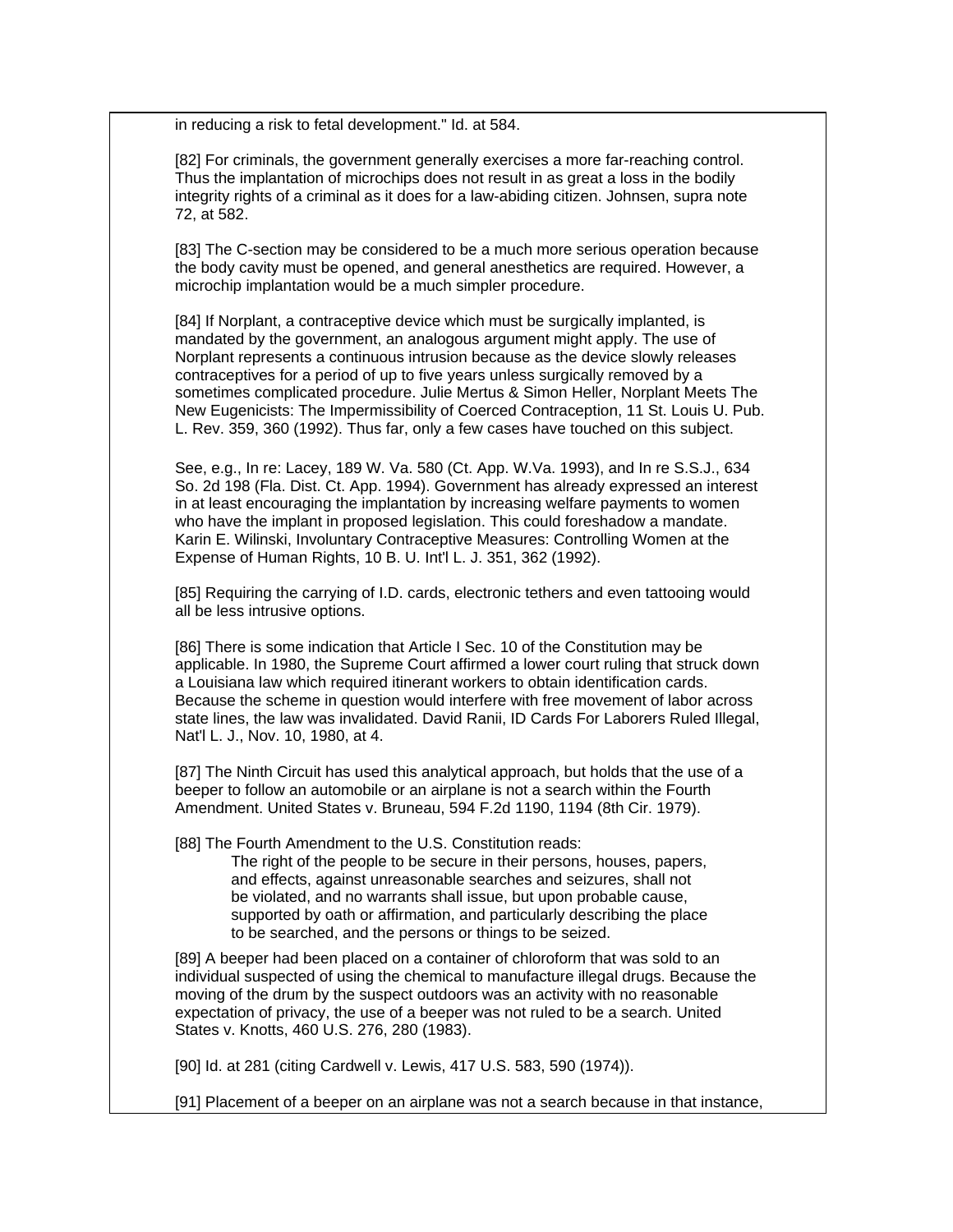there was no reasonable expectation of privacy. Planes are constantly monitored as to their positions, heights and altitudes already, so a flying plane is a scrutinizable activity that is not a search. United States v. Bruneau, 594 F.2d 1190 (8th Cir. 1979).

[92] The devices are forward looking infrared devices used to detect differences in surface temperature. These instruments can be used by police to determine whether or not marijuana is grown inside a structure, because the extra lighting necessary to grow marijuana plants generates a high amount of heat. See, e.g., United States v. Pinson, 24 F.3d 1056 (8th Cir. 1994) and United States v. Ford, No. 92-5181, 1994 WL 514580 (11th Cir. Sept. 21, 1994).

[93] 470 U.S. 753 (1985).

[94] The surgical procedure to remove the bullet lodged in his chest was estimated to carry a 1% chance of nerve damage and a 1/10% chance of death. Id. at 755.

[95] A man was carrying illegal drugs. Upon obtaining a search warrant, the police attempted to find the drugs by attempting a body cavity search, but the suspect was uncooperative. Assuming that he had swallowed the drugs, they gave him laxatives to recover the evidence. These were unsuccessful, so x-rays were taken which revealed that an object was lodged in his stomach.

Upon endoscopy, a surgical procedure, a plastic bag filled with heroin was retrieved from his stomach. The court ruled that the actions of the police to perform an endoscopy violated the suspect's Fourth Amendment rights "because the endoscopy exceeded the scope of what any reasonable police officer would believe to be authorized by the search warrant. United States v. Nelson, No. 93-3628, 93-3848, 1994 WL 526111 (8th Cir. Sept. 29, 1994).

[96] The reason for the blood test was that the petitioner was in an automobile accident where it was suspected that he caused the accident due to his intoxication. Schmerber v. State of California, 384 U.S. 757 (1966).

[97] See, e.g., Doe v. Gainer, No. 75806, 1994 WL 515549 (Ill. Sept. 22, 1994), Gilbert v. Peters, No. 93 c 20012, 92 c 20354, 1994 WL 369643 (N.D. Ill. June 28, 1994), State v. Olivas, 122 Wash. 2d 73 (1993), Jones v. Murray, 962 F.2d 302 (1992), cert. denied, 113 S. Ct. 472 (1992).

[98] 389 U.S. 347 (1967) (FBI agents attached an electronic listening device in a phone booth where phone calls related to illegal gambling were made).

[99] Id. at 356.

[100] At the time of the installation, there is no motivation to recover or obtain evidence. That is only possible later when the individual is tracked or scanned.

[101] It may be in the vital interest of society to have access to the medical records if they contained, e.g., information that someone had a contagious disease.

[102] This argument is particularly suited to the case that the implant carries medical records, but less so if the implant is to carry criminal records which are afforded less protection.

[103] In this case, his condition was revealed in a press release. Proponents of the microchip implantation may argue that the information will only get into the hands of a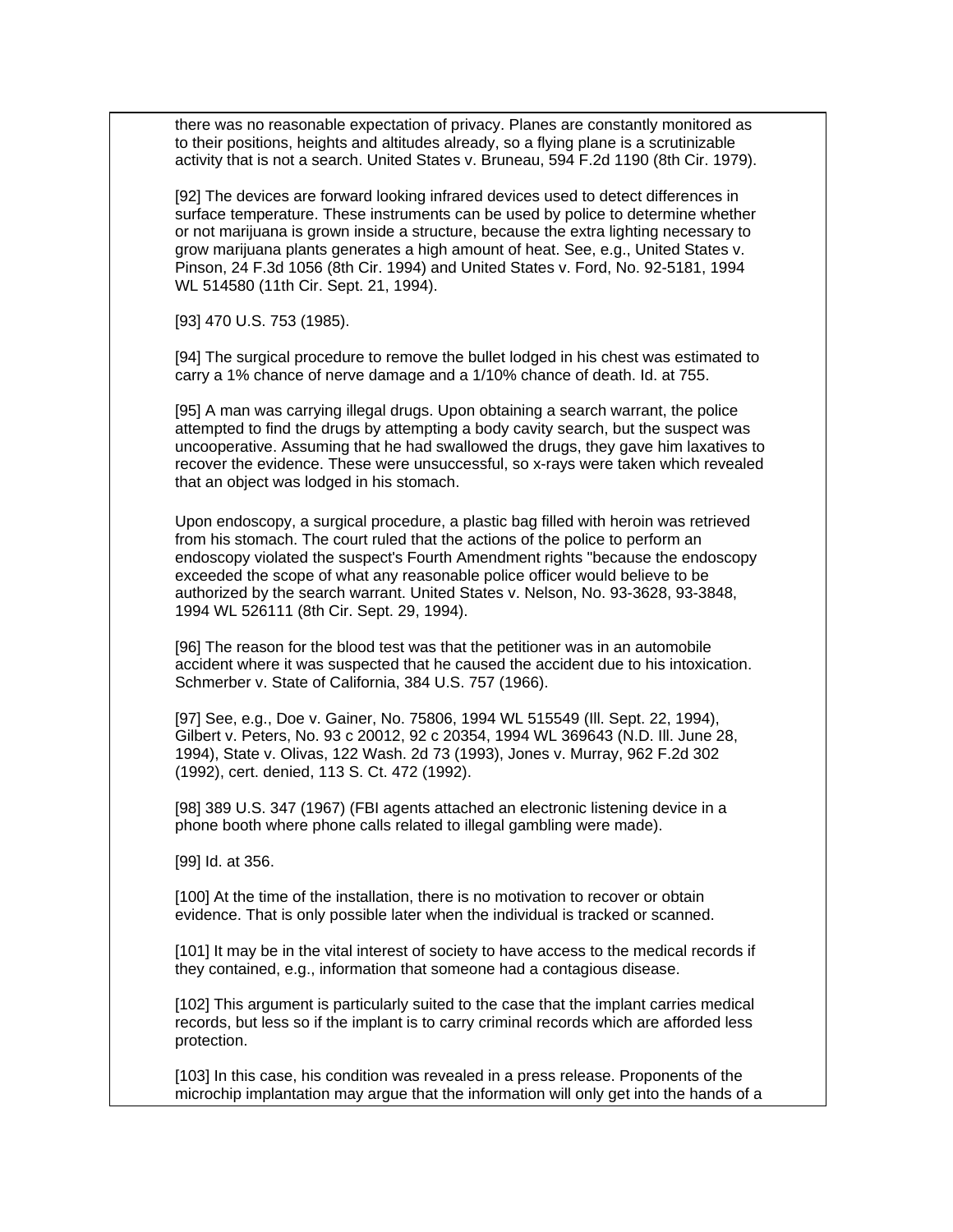select few, such that this case is not governing. John Doe v. City of New York, 15 F.3d 264, 269 (2nd Cir. 1994).

[104] Similar arguments have been used to justify the intrusive DNA sampling of criminals to create genetic data banks.

[105] The Particularity Clause has recently been examined in relationship to the proposed use of the Clipper scheme. For the protection of data there are currently a number of methods for scrambling the data (encryption). Only authorized users are then able to read the data. The government has proposed that only one encryption method be utilized, the Clipper scheme, so that they will effectively be able to read any information from any source. It has been proposed that the Clipper scheme violates the Fourth Amendment because it would allow an essentially continuous review of data in an unlimited fashion. Mark I. Koffsky, Comment, Choppy Waters in the Surveillance Data Stream: The Clipper Scheme and the Particularity Clause, 9 High Tech. L. J. 131 (1994).

[106] Each microchip might be on its own particular frequency, which would enable police to "tune in" to anyone they might wish to track.

[107] U. S. Const. amend. V.

[108] In addition, the use of beepers for surveillance has been said to have Fifth Amendment implications. "The government, by a trespass minimal in the physical sense, causes the unwitting suspect to become a reporter to the government of information incriminating to himself." United States v. Michael, 645 F.2d 252, 271 (5th Cir. 1981).

[109] In one instance, a man swallowed pills suspected to be illegal drugs. The police forced him to take an emetic to recover the evidence. The court ruled that the evidence obtained by the forced vomiting violated the suspect's constitutional rights. Rochin v. California, 342 U.S. 165 (1952).

[110] Id. at 173 (Black, J., concurring).

[111] The court held that only communicative testimonials were protected by the Fifth Amendment, and withdrawal of blood did not qualify as such. Schmerber v. California, 384 U.S. 757, 765 (1966).

[112] Id. at 771.

[113] If the device is read only or read/write, it would be much more difficult to relate the device to the concept of self-incrimination. If the device were read/write and contained a criminal history or history of mental illness, there might be some intersection with Fifth Amendment principles. See also supra note 64.

[114] This possibility was foreshadowed by Justice Rehinquist, but disregarded as technologically unlikely. See supra note 4.

[115] The Fourteenth Amendment reads: "nor shall any State deprive any person of life, liberty or property, without due process of law." The Fifth, applicable to the federal government reads similarly.

[116] Roy Hardiman, Comment, Toward the Right of Commerciality: Recognizing Property Rights in the Commercial Value of Human Tissue, 34 UCLA L. Rev. 207,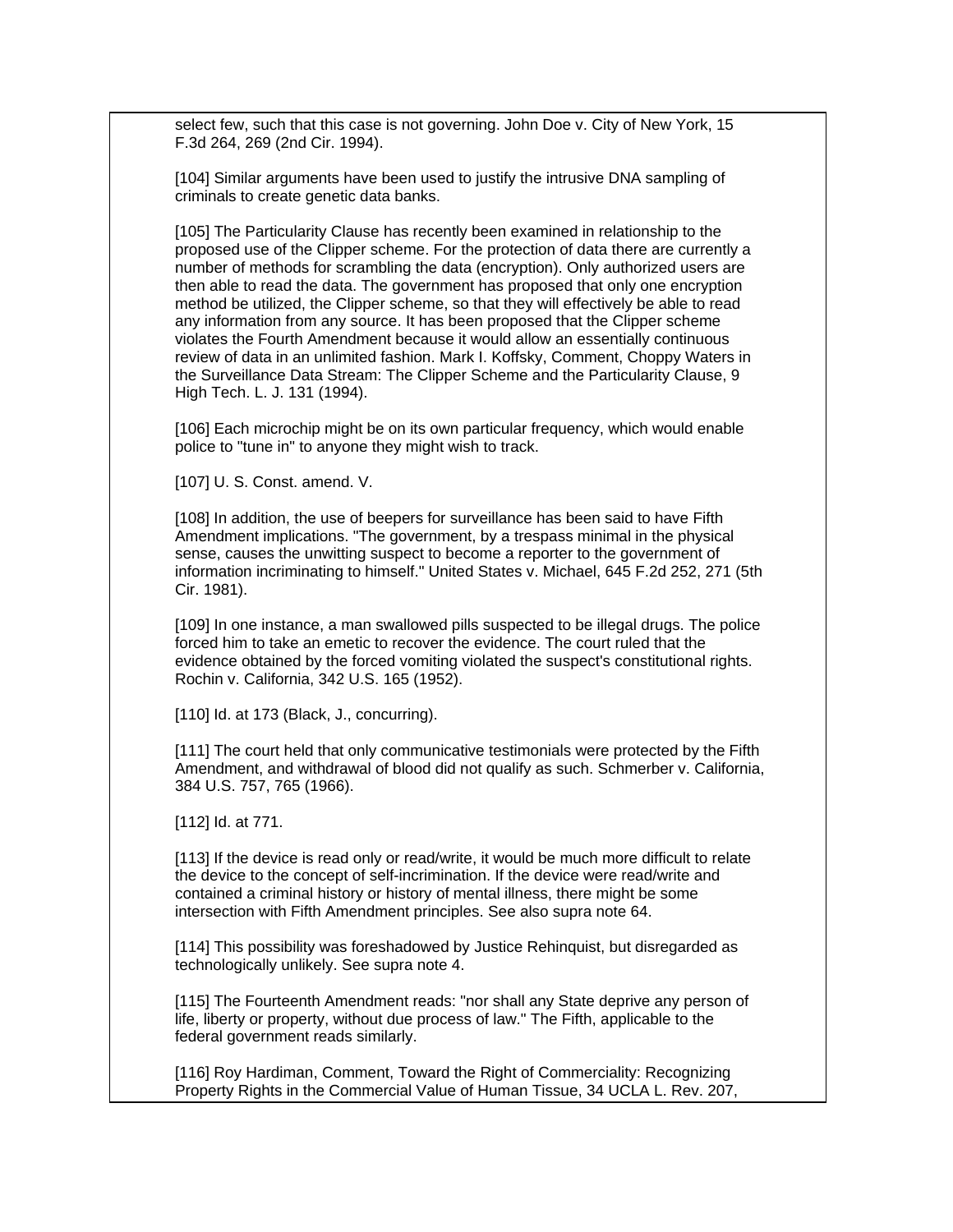213 (1986).

[117] In the same paragraph, the author also explains that the term "property" is purposefully vague so that the courts can interpret it as modern life evolves. Id. (quoting Susan Rose-Acherman, Inalienability and the Theory of Property Rights, 85 Colum. L. Rev. 931 (1985)).

[118] The ability to transfer the property is alienability. It has been pointed out that merely because an item is property does not mean it must be fully alienable without restriction. Lori B. Andrews, My Body, My Property, Hastings Center Report, Oct.1986, at 28, 29.

[119] For instance, a law might be passed which would allow transfer of organs or body parts, as long as it is not for valuable consideration. This would decrease the possibility that a person would be tempted to damage himself for monetary gain. Id. at 33.

[120] U.S. Const. amend. XIV.

[121] In this note, it is argued that one can have property rights in one's own body. Erik S. Jaffe, Note, "She's Got Bette Davis['s] Eyes": Assessing the Nonconsensual Removal of Cadaver Organs Under the Takings and Due Process Clauses, 90 Colum. L. Rev. 528, 554 (1990).

[122] These property rights are very limited, and are generally only concerned with burial. Thomas P. Dillon, Note, Source Compensation For Tissues And Cells Used In Biotechnical Research: Why a Source Shouldn't Share in the Profits, 64 Notre Dame L. Rev. 628, 631 (1989).

[123] The Note cites cases where this right has been given to the widow. Id.

[124] All 50 states have adopted the Act in whole or in part. Among the stipulations of the Act are: definition of the scope of legal donations, rules on how determination of donation may be made by next of kin, and to whom donations may be given as well as for what purposes. Jaffe, supra note 121, at 532.

[125] Note that though these concepts pertain only to dead bodies and not to the living, whatever rights are afforded to the dead should be available in even greater portion to the living, since they are in much greater need of protection.

[126] This argument has been propounded by the dissent in the case Moore v. Regents of the University of California, 51 Cal. 3d 120, 154 (1990).

[127] The couple had been receiving fertility treatments for a number of years. Six eggs were removed from Mrs. York and fertilized. The dispute centered around a cryogenically frozen embryo that was left over after an unsuccessful implantation of five embryos in her uterus. York v. Jones, 717 F. Supp. 421 (E.D. Va. 1989).

[128] The court indicated that language such as "our pre-zygote" and the provision that in the event of a divorce, the ownership "must be determined in a property settlement" indicated a recognition by the defendants that the plaintiffs did have property rights in the embryo. Id. at 426.

[129] Davis v. Davis, 842 S.W.2d 588 (Tenn. 1992), cert. denied, 113 S. Ct. 1259 (1993).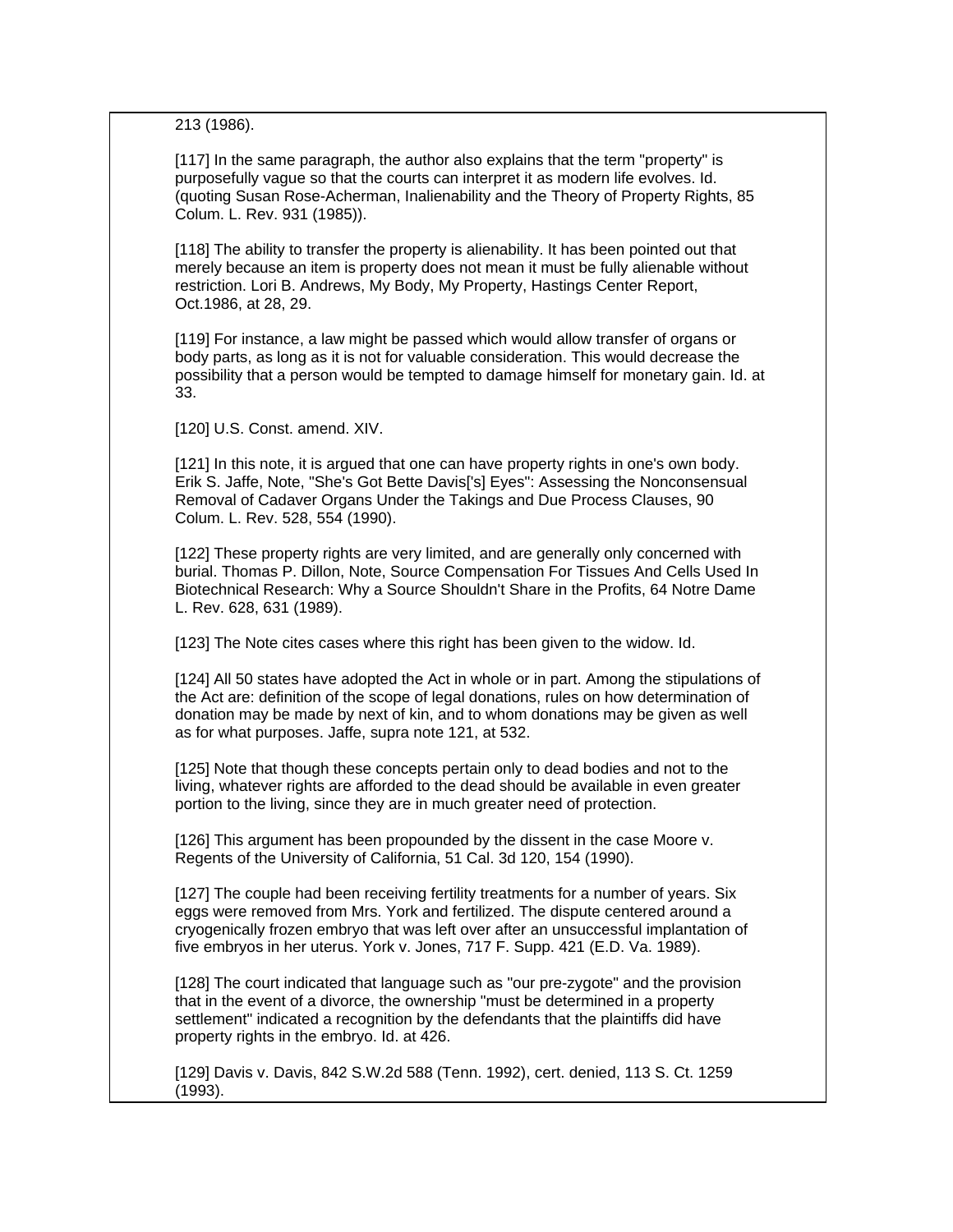[130] The implication is that the embryos are in a temporary category somewhere in the middle of the continuum from property to person. It may also be that the more permanent solution would ultimately be to define them as one or the other. Id. at 597.

[131] It was ruled that the lower court's decision to allow normal procedure in disposing of unused embryos was correct. For the Davises, this meant that relative interests of each spouse to either the use or the deliberate refraining from the use of the embryos must be weighed. Id.

[132] The plaintiff patient had a rare form of leukemia. His doctors took many samples of his blood and bodily fluids from which they harvested cells to create the Mo cell line. The importance of the created line was that it could be sold to researchers who wished to use the cells to determine how best to combat the disease. Moore v. Regents of the University of California, 51 Cal. 3d 120 (1990).

[133] The researchers never informed him of their ultimate goals but rather insisted that the harvesting of the bodily fluids was a necessary part of the treatment of his condition. Id. at 126.

[134] The following rationale was provided by the court: "The extension of conversion law into this area will hinder research by restricting access to the necessary raw materials.... At present, human cell lines are routinely copied and distributed to other researchers for experimental purposes, usually free of charge. This exchange of scientific materials, which is still relatively free and efficient, will surely be compromised if each cell sample becomes the potential subject matter of a lawsuit." Id. at 144.

[135] There are very famous cases concerning abortion which touch upon the concept of the self as property, but these concerns are too closely intermingled with emotional questions of reproductive freedom to provide a clear basis for comparison.

[136] In the situation that courts begin to mandate Norplant for child abusers, the same arguments might be made for self as property. However, here again, the reproductive freedom issue would overshadow other concerns.

[137] The compensation might be for pain and suffering, if any in the initial insertion, as well as emotional distress.

[138] Other compensation might be for side-effects of carrying the implant such as discomfort, irritation, or emotional distress. Certain individuals may also make claims for other physical ailments if they feel that they have been worsened or brought on by the implantation.

[139] Even if the compensation were a nominal amount, such as a dollar, this cost would be high when multiplied by the number of U.S. citizens. The cost becomes prohibitive when added to the costs of implantation, and maintenance of records to run the program.

[140] If these arguments that self is property fail, instead, the fact that the act of microchip implantation forces deprivation of life might be proffered to invoke Fourteenth Amendment protection from a deprivation of life theory. Life would be deprived because part of the individual's body would now be occupied by the government. This would not be a total deprivation of life (such as death) as is commonly associated with this principle. It is not inconceivable that partial deprivation